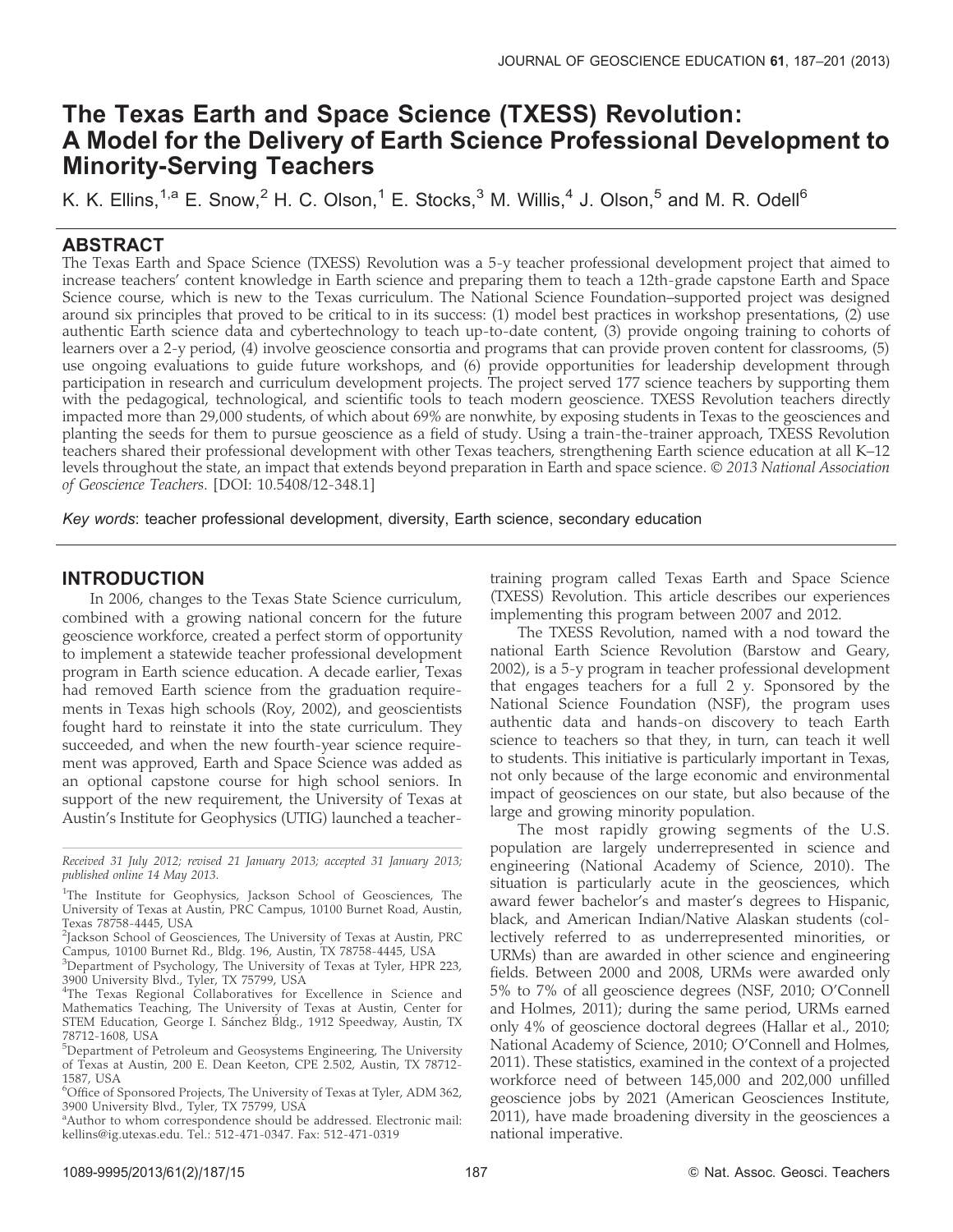In Texas, 66% of students are from demographic groups underrepresented in science, technology, engineering, and mathematics (STEM) disciplines (Texas Education Agency, 2010). Efforts in the state to broaden diversity and improve Earth science teacher preparation are mutually reinforcing and have the potential to strengthen the pathways oriented toward a geoscience workforce that is representative of the nation. Hispanics represent a major portion of the Texas population—37.6% of the state overall and 90% of South Texas—yet they remain vastly underrepresented in the hightech workforce and scientific community (U.S. Census Bureau, 2010). Contributing factors include the lower high school graduation rate for Hispanics compared to white students and Hispanic college graduates receiving only 23% of STEM degrees awarded in Texas (Froeschel and Normington, 2012). Earth and aerospace science–related industries are at the heart of the state's economy. Therefore, exposing precollege students to the geosciences is an important investment in human potential and makes sound economic sense.

Our strategy involved partnering with TERC, an independent, research-based organization located in Cambridge, MA, and dedicated to mathematics and science curricula development and teacher professional development; the Department of Petroleum and Geosystems Engineering (University of Texas at Austin); and the Texas Regional Collaboratives for Excellence in Science and Mathematics Teaching (TRC, at University of Texas at Austin), a state-funded, statewide network of science and mathematics educators. Our goal was to meet two key objectives:

- (1) Provide minority-serving science teachers throughout Texas with high-quality geoscience professional development to enable them to transform their classrooms into environments where students are interested in, and motivated by, cutting-edge geoscience; and
- (2) Prepare participating teachers to instruct Earth and Space Science, offered for the first time in the 2010– 2011 academic year, so that their students could develop a deep understanding of the subject matter.

The TXESS Revolution served 177 science teachers by supporting them with the pedagogical, technological, and scientific tools to teach modern geoscience. The project succeeded in boosting the state's capacity to teach the new capstone course. TXESS Revolution teachers have directly impacted more than 29,000 students, of which 69.6% are nonwhite (Table I), by exposing students to the geosciences and planting the seeds for them to pursue geoscience as a field of study.

The scope of the project was ambitious, involving multiple partners from different institutions, the delivery of teacher professional development, and a research and evaluation component. In light of this complexity, we are preparing several articles to provide detailed information about the design and implementation of the project, as well as evaluation results. The purpose of this paper is to describe the key elements of program design that contributed to the success and achievements of the TXESS Revolution project. Important aspects of project implementation and evaluation that are necessary in understanding the main focus are also

summarized in this article. The article concludes with a discussion of implications for the future and considers how the TXESS Revolution model of teacher professional development can be facilitated and sustained in Texas, as well as applied more broadly in other states.

## IMPLEMENTATION Project Team

Key project personnel included a lead investigator and two coinvestigators, all scientists, who were responsible for professional development academy (PDA) content, served as instructors, prepared guest presenters, and developed the project Web site and the TXESS Revolution Virtual Café. A fourth scientist was instrumental in developing and teaching the summer field and petroleum institutes. A professional development coordinator at the TRC was tasked with participant recruiting and served as the liaison between local TRC chapter directors and project investigators. She also assisted with the delivery of professional development and activity development, especially in connection with their alignment to state standards. The team hired a part-time coordinator who took care of PDA logistics and Web site maintenance, served as the point of contact for teacher participants, and helped with the recruiting effort. The project evaluation team was composed of two faculty members with expertise in STEM education and educational psychology and two graduate students from the University of Texas Tyler. UTIG's information technology (IT) specialists provided technical assistance to the project.

# **Participants**

Teachers were recruited for the TXESS Revolution primarily through our partnership with the TRC. This statewide network of K–16 partnerships comprises 38 individual local chapters called collaboratives that partner with 22 institutions of higher education. The TRC has an exemplary track record of collaboration with the Texas Education Agency, the state's 20 regional education service centers (ESCs), school districts, and business partners to provide sustained science professional development. During the 4-y project, each collaborative sent up to four teachers to participate in the TXESS Revolution program. In addition to the TRC network, we recruited and supported teachers from parts of the state that serve predominantly Hispanic (e.g., the Rio Grande Valley and southwest Texas) and African American students (e.g., Houston) through our connection to GeoFORCE Texas, an experiential outreach program at The University of Texas at Austin that prepares Texas high school students to become part of the geoscience workforce. Figure 1 shows the geographic distribution of TXESS Revolution teachers organized by the regions served by Texas's ESCs.

TXESS Revolution teachers were grouped into three 2-y cohorts, each with about 60 teachers: cohort A (2008–2009), cohort B (2008–2010), and cohort C (2009–2011). Teachers from different rural, suburban, and urban schools throughout Texas participated at each professional development experience with the same cohort and, through team learning and social activities, formed strong bonds that stretched across the state. Back home in their respective classrooms following the training academies and summer institutes in Austin, the teachers communicated and collaborated with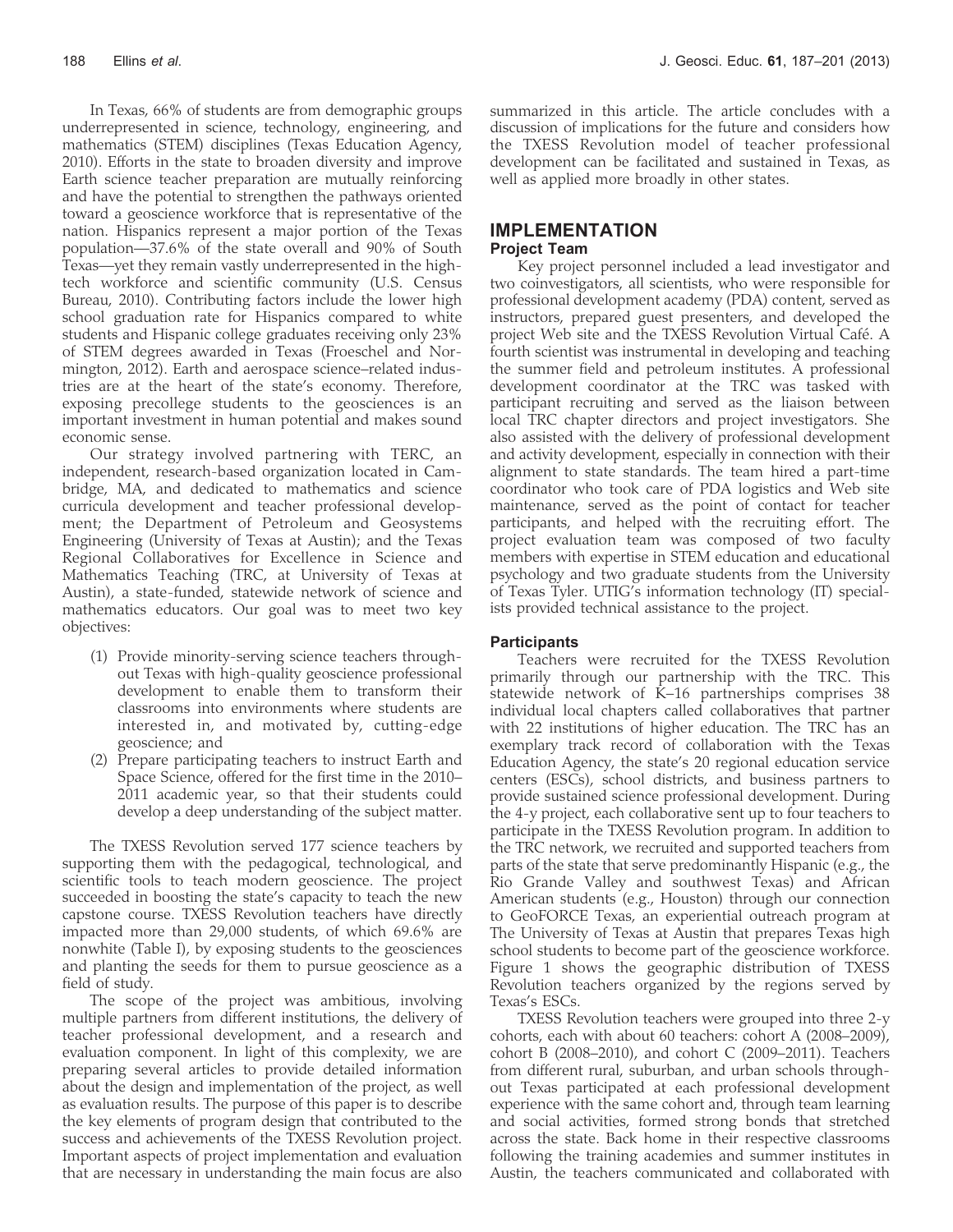| Teacher/Student Ethnicity                           | African Amer. <sup>2</sup> | Hispanic      | White              | Asian Amer.   | Native Amer.  | Other         |
|-----------------------------------------------------|----------------------------|---------------|--------------------|---------------|---------------|---------------|
| <b>TXESS Revolution teachers</b><br>$(N = 177)$     | $9.6\%$ , 17               | 18.1%, 32     | 67.2%, 119         | $3.4\%$ , 6   | $1.1\%$ , 2   | $0.6\%$ , 1   |
| All Texas teachers, Texas<br>HS science teachers    | $9.5\%$ , 9%               | 22.5%, 14%    | 66.4%, 74%         | $1.6\%$ , NA  |               |               |
| Students taught by TXESS<br>teachers $(N = 29,333)$ | 13.4%, 3,915               | 53.1%, 15,565 | $30.3\%$ , $8.904$ | $2.1\%$ , 629 | $0.6\%$ , 169 | $0.5\%$ , 151 |
| All Texas students                                  | $14.0\%$                   | 48.6%         | 33.3%              | $4.1\%$       |               |               |

TABLE I: Comparison of the ethnicity of TXESS revolution teachers and their students with demographic data for Texas teachers and students.<sup>1</sup>

<sup>1</sup>Shown as percentages and the number of students, teachers, or both.  $HS =$  high school;  $NA =$  not applicable. <sup>2</sup>Leachers who identified themselves as Afro-Caribbean and African are counted in the African American categor

 $T$ Eachers who identified themselves as Afro-Caribbean and African are counted in the African American category.

Source: Texas Education Agency, 2010.

fellow TXESS Revolution teachers in other parts of the state and acted as resources and support for one another.

We adapted the TRC's train-the-trainer model for the project and encouraged participants to work in teams to turn their TXESS Revolution training around for 25 other teachers in their collaboratives and school districts. The teachers expanded this impact beyond their local area by giving workshops at the Conference for the Advancement of Science Teaching (the Science Teachers Association of Texas's annual meeting). Like ripples in a pond, the project documented that 177 TXESS Revolution teachers shared their training with 5,750 other teachers in 1,799 h of professional development. This number of 5,750 teachers is based on attendance data collected by the TRC at workshops



FIGURE 1: Map showing Texas ESC 1–20 and the geographic distribution of TXESS Revolution teachers. The smaller number is the ESC designation. The larger number indicates the number of teachers in each ESC region who participated in the TXESS Revolution. In addition, a community college educator from Michigan and an elementary teacher from Jamaica participated in the project.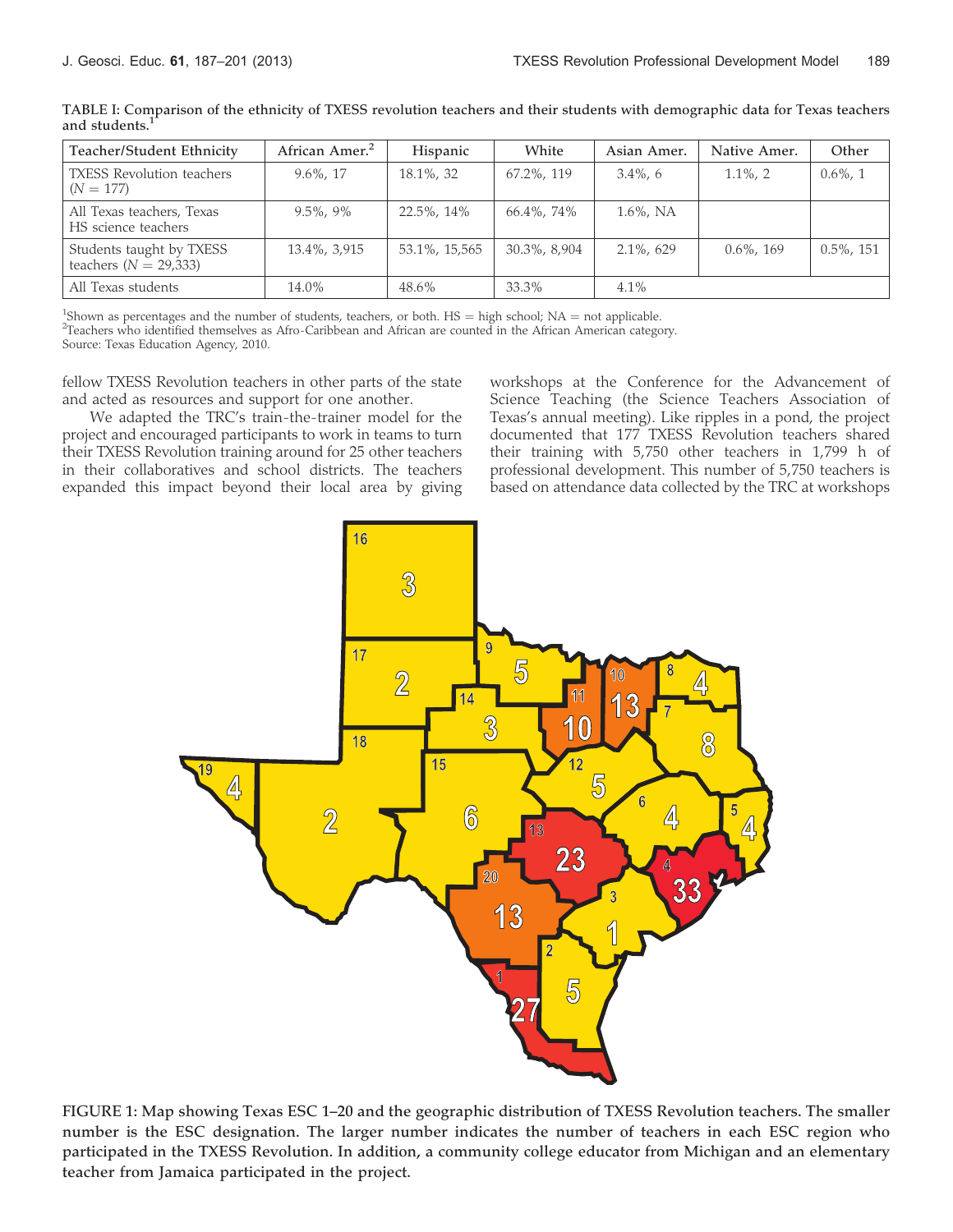given by TXESS Revolution teachers. On average, each teacher reached 32 colleagues. Moreover, the partnership with the TRC contributed to the development of regional strength in Earth science education in Texas at all K–12 levels, an impact that extended beyond preparation for the new Earth and Space Science course. These outcomes support the contention that professional development is more likely to be successful when it involves the participation of teachers drawn together by their interest in the same subject area and who are from the same department, teach at the same grade level, or as in our case, participate in the same teacher networks (National Research Council [NRC], 2010). Anonymous teacher comments from surveys and focus groups revealed that teachers were enthusiastic about the TXESS Revolution professional development and motivated to provide project-related outreach to share the training with colleagues.

## **Training**

The TXESS Revolution sought to help teachers build a solid foundation in Earth science through a professional development program rooted in an understanding of how people learn (Kolb, 1984; Bransford et al., 2000). The initiative followed established best practices set forth in the peer-reviewed literature (Loucks-Horsley et al., 1998; Kaser and Bourexis, 1999; Elmore, 2002; Guskey, 2002; Boyd et al., 2003; Borko, 2004; Darling-Hammond and Richardson, 2009; NRC, 2010). A standard we set for the professional development program was to provide up-to-date Earth science information through standards-aligned, guidedinquiry activities and lectures. These lectures were delivered by science experts in eight 2.5-d PDAs and 2-week-long summer institutes (based on a combination of five themes) offered over a 4-y period. The PDAs were modeled after a 2006 pilot project of Earth science professional development, Earth Science Revolution workshops, designed for TRC master teachers and Texas ESC science education specialists and funded by the Texas Education Agency.

The ability to apply scientific understanding to life situations in which science plays a role is considered an essential quality of scientific literacy by the 2006 Program for International Student Assessment (PISA), the system of international assessments that focuses on 15-year-olds' capabilities in reading literacy, mathematics literacy, and science literacy (Bybee et al., 2009). Approximately 400,000 randomly selected students participated in PISA 2006. The results revealed that the average science literacy of U.S. 15 year-olds was 489, a score that is 11 points lower than the average score of students from 30 Organization for Economic Cooperation and Development (OECD) and 27 non-OECD nations (Bybee et al., 2009). We wanted to impart an understanding of the importance of science in society and public policy to our teachers to help them prepare both future geoscientists and scientifically literate citizens. Therefore, the TXESS Revolution learning activities and lectures were organized in themes (Table II) designed to help teachers and their students make connections between Earth science and their everyday lives.

At the end of their 2 y of participation, teachers in each cohort summarized their TXESS Revolution accomplishments at a poster session to show examples of ways in which they used their new knowledge, either in the classroom or as outreach to their peers. Some displayed traditional or

electronic portfolios they had created to chart progress and document achievements and their competence to teach Earth and space science, or to provide training in that subject to other teachers. Artifacts included a résumé; statement of teaching philosophy; reflective essay; images, video clips, or both of teaching; example lessons developed or adapted for classroom use; and field trips or research projects. Portfolios are a tried-and-true means of demonstrating achievement. By linking performance assessment to a product that had the potential to support career advancement, that is, demonstrating special qualification to teach a new Earth science course, we actively involved participants in the assessment process, allowing them to assume individual responsibility and ownership within that process (Palomba and Banta, 1999).

## **Facilities**

The PDAs took place on campus at the University of Texas at Austin, where we had access to labs and state-ofthe-art seminar rooms with enough broadband to support teachers working on computers during the training. Teachers brought their own laptop computers. We were able to provide laptops for those who did not have them. At the start of each training session, IT specialists were on hand to troubleshoot issues that arose. Topic-related field trips and social events to allow informal contact between teachers and experts were integrated into the summer program.

## **Curriculum**

Table II lists the TXESS Revolution PDAs and summer institutes; it also provides a brief summary of the content delivered. In addition to regularly scheduled PDAs, the project offered short training sessions by content experts on specific topics. Examples are a Google Earth workshop based on exercises developed by teacher and science consultant Steve Kluge (2009), an EarthScope teacher workshop offered in conjunction with the 2010 EarthScope national meeting, Global Learning and Observations to Benefit the Environment (GLOBE) training on TERC's EarthLabs Earth System Science curriculum module, and a workshop on the implementation of Water Exploration, the Texas Water Development Board's online water resource curriculum for high school students (Ellins et al., 2010a).

# Meeting the Needs of Our Teachers

Teacher participants came from schools across the state that served urban, suburban, and rural districts with student populations that are largely Hispanic, African American, or both. Among Texas's K–12 student population, 14.0% are African American and 48.6% are Hispanic (Texas Education Agency, 2012). Of Texas students, 59% are classified as economically disadvantaged. Although the teachers in the program served a large number of minority students, the ethnic composition of our teacher pool (Table I) did not correspond to the ethnic composition of the of Texas's K–12 student population. It does, however, closely match the Texas teacher profiles. We understood the importance of having minority teachers who can serve as role models and worked with TRC to recruit minority teachers into the project. However, the small pool of minority science teachers from which to recruit in Texas, especially at the high school level, made it challenging and underscores the need to attract more minority teachers to science teaching.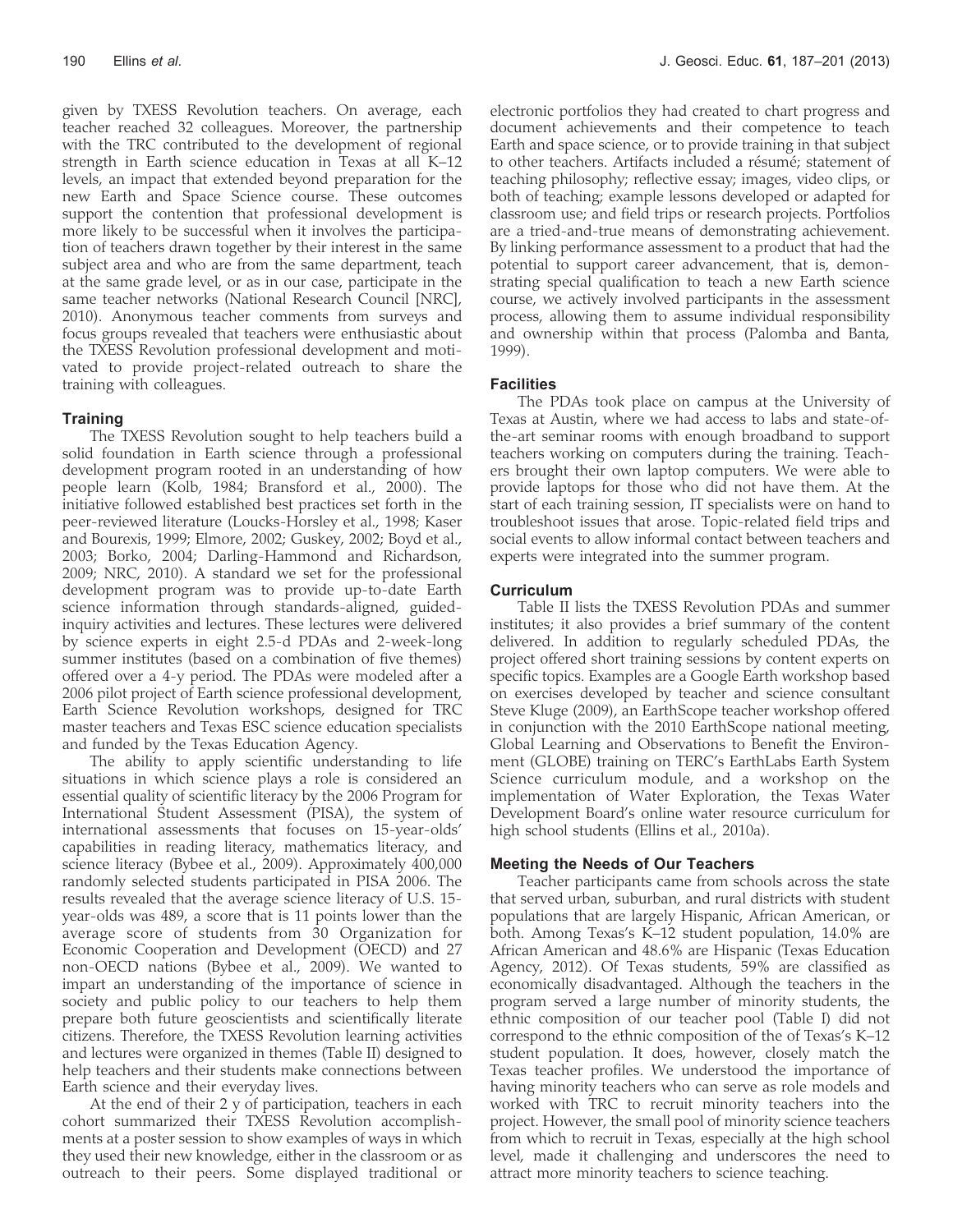#### TABLE II: Listing and summary of topics covered in the PDAs and summer institutes.

PDA 1A (offered February 2008), Poking Holes Into the Planet, presented learning activities to demonstrate that science requires teamwork. Examples highlighted the science and technology involved in hydrocarbon exploration and two multinational programs, the IODP and ANDRILL.

PDA 2A (offered April 2008), Earth Outside In, introduced plate tectonics and seismology, using UTIG's plate tectonic reconstructions program called PLATES and UNAVCO and IRIS teaching materials. Activities integrated physics and mathematics into geoscience and involved participants in using cybertools and modeling.

PDAs 3A and 3B (offered October 2008), Earth is the Water Planet, focused on hydrology. Participants studied watersheds, aquifers, groundwater surface flow interactions, and droughts. Guests from the Texas Water Development Board presented information on the state water plan.

PDAs 4A and 4B (offered February 2009), Extremes, examined geohazards, the K–T Boundary event, and midocean ridge hydrothermal vents, using Ridge 2000/GLOBE FLEXE teaching materials. A panel of scientists who work in extreme environments or study extreme events shared their experiences with the teachers.

PDAs 5B and 5C (offered October 2009), Earth as a Habitable Planet, used Windows to the Universe learning activities to investigate planetary bodies of the solar system, the unique nature of our planet, and Earth's magnetic field and its importance in shielding life from harmful cosmic radiation. In this PDA, we emphasized the benefits of volcanism and examined corals as environmental indicators, using TERC's EarthLabs curriculum.

PDAs 6B and 6C (offered February 2010), Geologic Time, included paleontological, radiometric, and magnetostratigraphic techniques for putting Earth's history into a time framework. Participants practiced describing models of cores and applied stratigraphic principles to interpret geological history. They also learned about shorter-term cyclicity by looking at ice-core data.

PDA 7C (offered October 2010), Earth's Climate System, focused on the data behind climate science and the potential consequences of climate change, with activities that addressed key climate literacy principles. An assignment on climate literate decisions served as the framework for all PDA activities. Activities involved proxy data as paleoclimate indicators and the effects of climate change on the ancient Mayan civilization. We incorporated two EarthLabs investigations from the module on hurricanes to make the connection from the past to the present.

PDA 8C (offered February 2011), Humans at the Helm, focused on a small subset of ways in which humans interact with the planet: population, water, and energy. We used the example of Easter Island to set the stage for a discussion on world population, resources, and the mathematics of population growth. We looked at energy sources and food production, and we talked about sustainability. Finally, because science has been so often misrepresented in the media, we spoke via Skype with a scientist from the Woods Hole Oceanographic Institution whose data had been misrepresented to discuss how and why people manipulate scientific findings and how to spot it when it happens.

#### Summer Institutes

Each year, teachers were offered a 2-week summer institute that addressed one or two of the following themes:

Field Techniques (offered June 2008 and 2010), included up to 1 week of activities related to geological mapping, stratigraphic concepts, sedimentary geology, structural geology, and field geology. This institute culminated in a Central Texas field trip during which teachers were able to apply their newly acquired knowledge in field techniques, as well as smartphone apps for taking field measurements (strike and drip) and locating themselves on geological maps in the field (Universal Transverse Mercator coordinates versus latitude and longitude coordinates). This module was developed in collaboration with our partner, the Petroleum and Geosystems Engineering Department at the University of Texas at Austin.

Earth Science by Design (ESBD) (offered June 2008, 2009, and 2010), included up to 1 week of activities based on a program of professional development for teachers that was developed by TERC and the American Geological Institute with NSF funding (NSF Grant No. ESI-0138644). The program enables teachers to develop Earth science lessons or adapt existing ones for classroom use (McWilliams, 2003). The program is organized around a small set of ''big ideas'' that serve as the organizing framework for the teaching resources for the units that teachers developed. ESBD complemented the content and pedagogical approaches introduced in the PDAs.

Petroleum Science and Technology (offered June 2009), included 1 week of activities and instructional material that emphasized the applications of petroleum geology, drilling engineering, petrophysical properties, seismic data, well logs, and reservoir engineering in the petroleum industry. Teachers applied knowledge of Earth science gained from PDAs, for example, laboratory measurements of physical properties of rocks applied to reservoir engineering. Field trip components included a coal-fired plant and coal mine operated by Luminant near Dallas, Schlumberger Innovation Center in Houston, Wiess Energy Hall in Houston, and Ocean Star Museum in Galveston. This module was developed in collaboration with our partner, the Petroleum and Geosystems Engineering Department at the University of Texas at Austin.

Change Over Time (offered June 2010), included 1 week of a activities based on a new EarthLabs module focused on Earth's cryosphere that was designed to help learners build an understanding of change over time on multiple and embedded timescales. The module was composed of seven sequenced labs to allow learners to build on the knowledge and skills acquired in the previous labs. The labs begin with timescales that the students are familiar with, and in each successive investigation, the timescales overlap and extend to longer scales as different processes are examined.

Energy, Climate, and Water in the 21st Century (offered June 2011), included 2 weeks of activities and instructional material representing 1 week of content from the Petroleum Science and Technology module, with another week on the interrelationship of energy, climate, and water. Additional activities were related to water quality and consumption, water resource management, global energy resources, energy portfolios, and carbon sequestration. A field trip to Waco Wetlands, Waco Mammoth Site, and the Baylor University Center for Reservoir and Aquatic Systems Research in Waco augmented the in-class program.

Each PDA was composed of 24 h of contact. Participants were grouped in three cohorts designated as A, B, or C. Participants from all cohorts could apply to attend the summer institutes, which covered of a variety of themes and consisted of a total of 80 h of contact.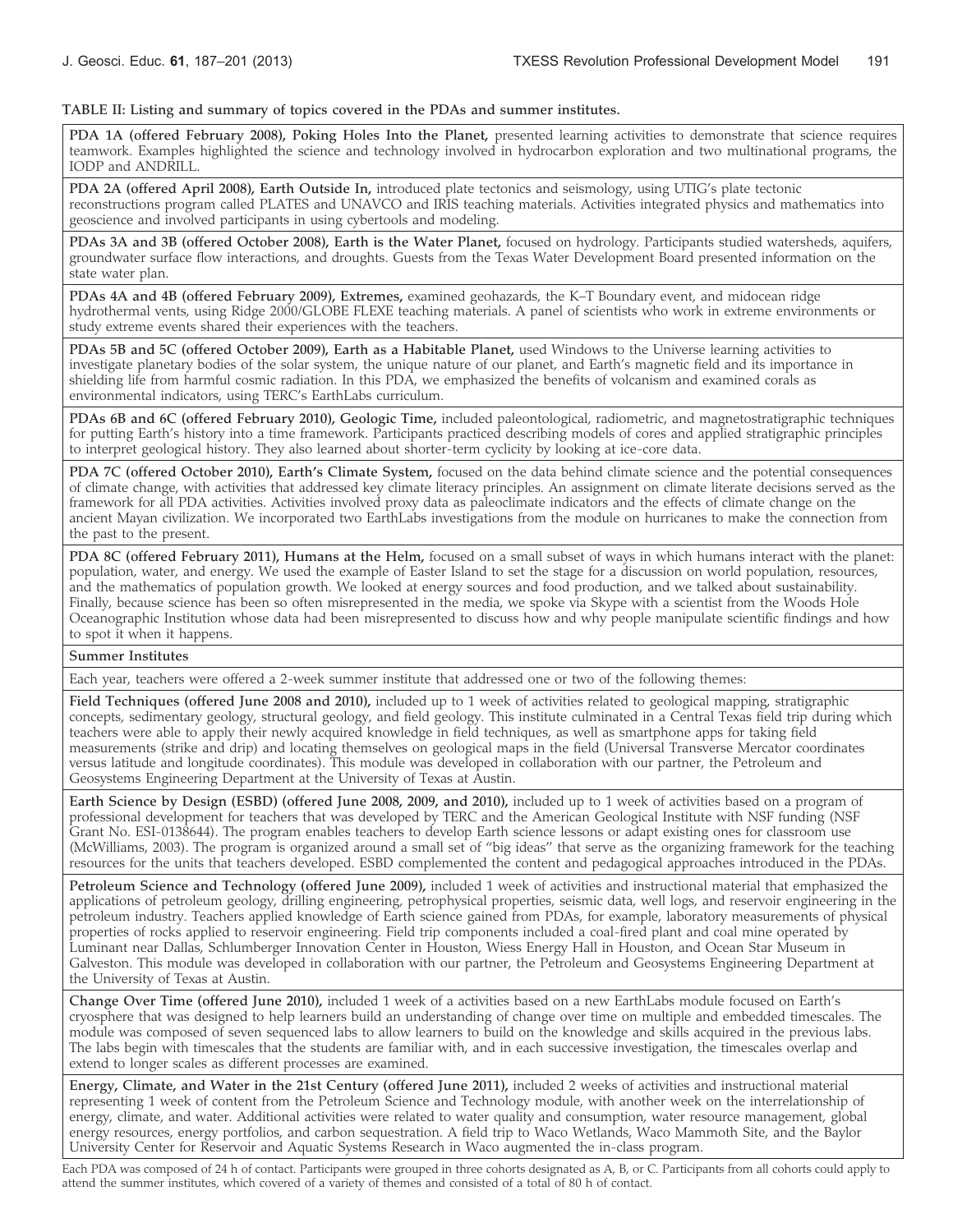Of the 177 teachers served by the project, 84 taught high school and 60 taught middle school. Although the project's target audience was teachers of grades 8–12, 15 participants were science education specialists in their school districts or at one of Texas's 20 ESCs, 7 were faculty at colleges or universities, and 12 were exceptional elementary teachers. One elementary teacher moved up to teach middle school science as a result of her participation in the TXESS Revolution. Teachers' experience teaching Earth science and level of preparation also varied. At the start of the project, most participants taught physics, chemistry. or biology and had limited knowledge of Earth science; 40 teachers taught Earth science. Teachers had bachelor's degrees in education or a science discipline other than geology; 74 had master's degrees, including 3 in geoscience,

education, or both. Although teachers have some discretion concerning what and how they teach, they are ultimately responsible for implementing state educational standards and adhering to district policies. We understood that for our professional development program to be successful we would have to take this into consideration and emphasize content directly related to what our teachers were expected to teach. At the time of the start of the project in 2008, the standards for Earth and Space Science (Texas Essential Knowledge and Skills [TEKS]) had not yet been developed. However, once the TEKS were written and approved by the State Board of Education in 2009 (Texas Education Agency, 2009), we aligned our professional development and learning activities to be directly relevant to the new course to ensure that the project would have the desired impact.

and 9 had doctoral degrees in STEM subjects, science

## KEY ELEMENTS OF THE TXESS REVOLUTION MODEL

The TXESS Revolution model was built on six principles, which guided the design of the program and contributed to its success: (1) model best practices in workshop presentations, (2) use authentic Earth science data and cybertechnology to teach up-to-date content, (3) provide ongoing training to cohorts of learners, (4) involve geoscience consortia and programs that can provide proven content for classrooms, (5) use ongoing evaluations to guide future workshops, and (6) provide opportunities for leadership development through participation in research and curriculum development projects.

## Modeling Best Practices in Workshop Presentations

In our delivery of the professional development, we emphasized active learning, group participation, teamwork, and reflection. As the program designers, we selected the content, established the atmosphere for learning, guided the activities, set the pace, and encouraged discussion and reflection. We assumed multiple roles, ranging from expert to facilitator to coach to cheerleader. As experts, we used direct teaching to introduce topics and provide content necessary for learning to occur. As facilitators, we modeled an array of instructional strategies—guided inquiry, debate, role playing, and model building—and promoted independent Web-based research to help teachers acquire new knowledge and refine analytical and interpretive skills. As coaches and cheerleaders, we motivated teachers to work through challenging activities, helped them understand

difficult concepts, and applauded their achievements. People learn in many ways, including through social interaction (Bransford et al., 2000). Therefore, we encouraged teachers to work collaboratively in teams to solve problems, share information, and engage in discussion. Finally, we set aside time for teachers to reflect on workshop delivery, content, and learning outcomes and to consider ways in which they could integrate new knowledge and skills into their own practice. We provided questions to help guide reflection. The process of reflection is an important element of teacher learning (Hoekstra and Korthagen, 2011). It promotes selfawareness, encouraging teachers to assess their own learning and explore how they teach. The small sampling of teacher reflections in Table III bears this out. Evaluation results show that through our approach and their experiences, teachers developed a more powerful understanding of Earth science and acquired the confidence and skills to teach the subject more effectively (Ellins et al., 2010b).

## Use of Authentic Earth Science Data and Cybertechnology to Teach Up-to-Date Earth Science Content

Students' learning is related to the expertise of their teachers and the quality of instructional materials and instructional practices (Elmore, 2002; NRC, 2010; NRC, 2011). Our professional development delivery focused on engaging teachers in active learning that mirrors the way in which modern geoscientists conduct investigations. We avoided cookbook-style lesson plans with known outcomes and used instead learning activities that required the manipulation of real Earth science datasets derived from lab experiments, collected in the field, or available online, as well as a range of Web-based visualizations and interpretative tools.

Many of the instructional materials had been developed and tested previously by two of the authors with prior NSF and Texas Education Agency funding (Ellins and Olson, 2000; Ellins et al., 2002; Ellins and Olson, 2012). Additional high-quality materials that use real data came from TERC, the Science Education Resource Center (SERC), Antarctic Geological Drilling (ANDRILL), Ridge 2000, the Incorporated Research Institutions for Seismology (IRIS), UNAVCO, the Consortium for Ocean Leadership's Deep Earth Academy, and Windows to the Universe. In the workshops, teachers were asked to manipulate, evaluate, interpret, and discuss the data. For example, in an exercise about the fall of the Mayan civilization, teachers were given a large Excel file with 412 items of geochemical data tied to ages. They first graphed the geochemical data, which served as a proxy for the relative amount of precipitation (wet or dry) and then graphed population estimates for an ancient major Maya city center and drew conclusions about the observed relationship between population estimates and climate over a 1,000-y period (Ellins et al., 2011). In every workshop, Internet resources and laptops were widely used.

Evaluation results reveal that teachers liked our approach (Ellins et al., 2010b), particularly the use of Webbased tools like Google Earth and UNAVCO's EarthScope Voyager Jr. Teachers agreed that cyberlearning was exciting for their students, helped them develop new teaching strategies, and increased the level of technology comprehension for both students and teachers. Teacher anxiety stemming from a perceived lack of competence in the use of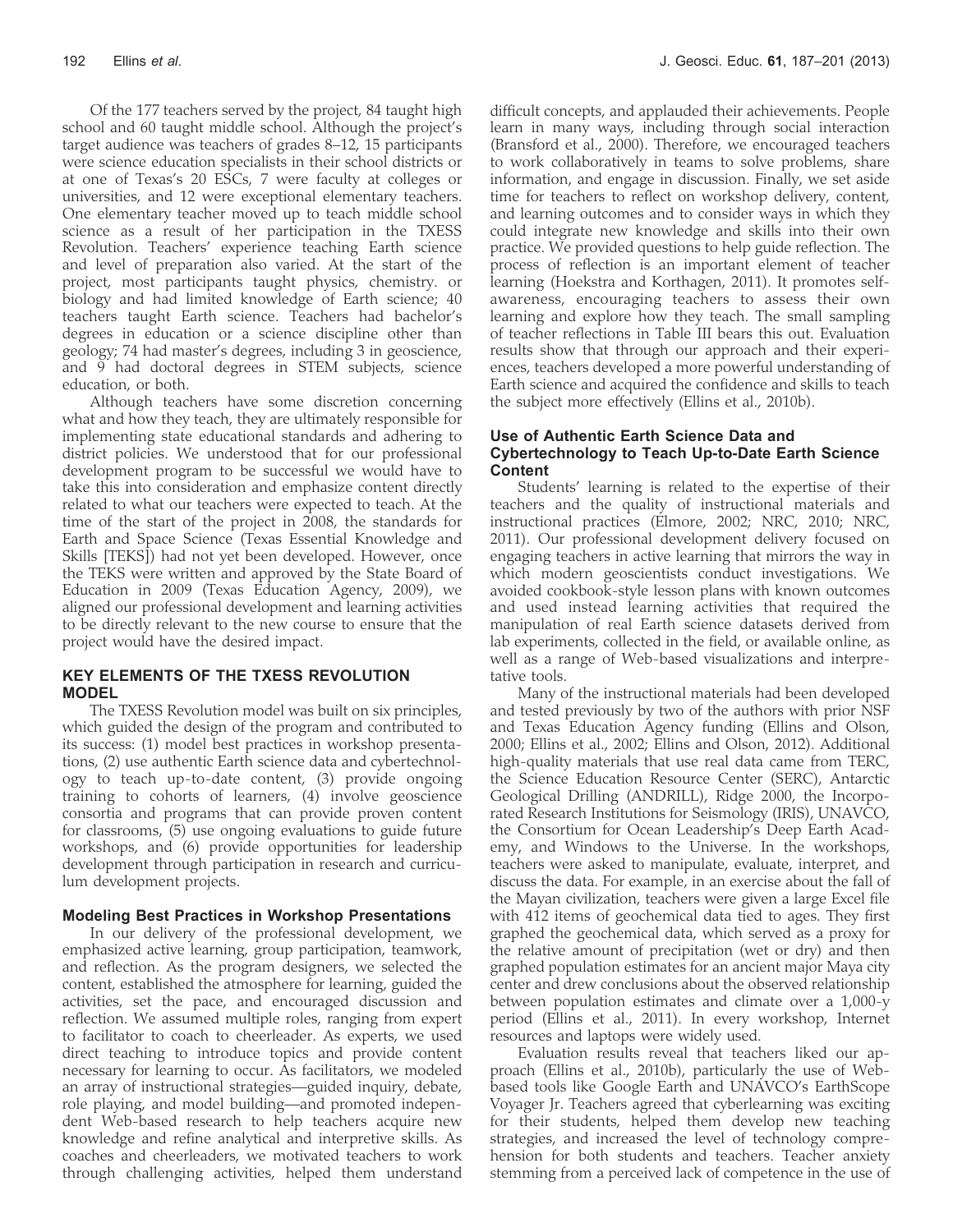| 2008           |        |        |        | 2009   | 2010   | 2011   |        |
|----------------|--------|--------|--------|--------|--------|--------|--------|
| Spring<br>Fall |        | Spring | Fall   | Spring | Fall   | Spring |        |
| PDA 1A         | PDA 2A | PDA 3A | PDA 4A |        |        |        |        |
| 57             | 50     | 45     | 31     |        |        |        |        |
|                |        | PDA 3B | PDA 4B | PDA 5B | PDA 6B |        |        |
|                |        | 34     | 38     | 31     | 23     |        |        |
|                |        |        |        | PDA 5C | PDA 6C | PDA 7C | PDA 8C |
|                |        |        |        | 67     | 48     | 45     | 42     |

TABLE III: Timeline with number of participants from each cohort who attended each PDA.

The PDA designations A, B, and C refer to the cohorts.

computers is one factor that inhibits technology integration in the classroom (Brinkerhoff, 2006). As teachers' comfort with cyberlearning and social networking grew, we were able to introduce more challenging examples into our instructional practices. We also used cybertechnology to incorporate contributions from experts not physically present. For example, we inserted a YouTube video clip of the paleomagnetist on Integrated Ocean Drilling Program (IODP) expedition 318 (Wilkes Land) into a learning activity about the paleomagnetic polarity timescale. We also hosted Dr. Lloyd Kegwin of the Woods Hole Oceanographic Institution via Skype for a discussion with teacher participants about the misuse of paleoclimate data, which he had collected in the Northern Atlantic Ocean.

Our approach helped increase geoscience content knowledge, engendered an appreciation of how modern geoscience is done, and promoted the application of cybertechnology in learning, a key objective for the NSF (Borgman et al., 2008; Ryan and Eriksson, 2010). Specifically, we prepared teachers to teach for deep understanding of the subject matter; equipped them with a range of skills to guide their students to use authentic data, Web-based visualization, and virtual mapping tools and to access high-quality online geoscience educational resources; and exposed them to pedagogical approaches especially suited for teaching Earth science. To help teachers provide their students with learning experiences similar to their own experiences in the project, we assembled a collection of the best TXESS Revolution learning activities. This collection is freely available online at the TXESS Revolution Web site (TXESS Revolution, 2012b). The activities can be used independently or with our Blueprint for Instruction, which lays out a yearlong Earth and Space Science course that is aligned with the Earth and Space Science TEKS and the new national literacy framework documents. The blueprint includes links to educational materials, including those from other trusted sources that we used in the professional development program. These resources are accessible to any teacher who wants to implement Earth and space science instruction. As such, the TXESS Revolution teaching collection is an important legacy of the program.

#### Ongoing Training to Cohorts of Learners

The adoption of high-stakes testing in states throughout the U.S. to assess the efficacy of educational systems has led to an emphasis on teacher professional development as a mechanism for improving teacher performance and student achievement. Despite the undeniable value of professional

development, the Texas Education Agency has limited funding and doesn't fund Earth science professional development for in-service teachers (Kenn Heydrick, personal communication, former director of science at the Texas Education Agency 2008–2011, 29 November 2011). Consequently, the Earth science professional development typically available consists of 1-d (or less) workshops with no planned follow-up. These fragmented efforts are insufficient because they cannot accommodate that meaningful learning is a nonlinear continuous process, with individual teachers responding differently and incorporating changes into their instructional practices at different rates (Kolb, 1984; Bransford et al., 2000; Borko, 2004; NRC, 2010). In contrast to these well-intentioned efforts, the TXESS Revolution provided opportunities for teachers to learn in an immersive environment over several days (duration) and to return multiple times for subsequent trainings (ongoing, extended).

#### **Duration**

The 2.5-d duration of each PDA and the weeklong summer institutes allowed teachers to focus on new content and gave them time for reflection on the information presented, how they could implement the learning activities in their own classrooms, and the quality of the training. Teacher reflections were logged on the project's networking space. These were visible only to participants in the same cohort, project investigators, and project evaluators. The immersive, multiday experience promoted continued dialogue among teachers, allowing them to share their ideas and explore one another's opinions. Most teachers were not from the Austin area and stayed together in the same hotel or dormitory facility. Consequently, conversations started during the day naturally spilled over into teachers' ''free'' time. Teachers typically work in self-contained classroom isolated from their colleagues (Elmore, 2002). This opportunity to connect with colleagues in a supportive environment contributed to gains in pedagogical content knowledge and self-efficacy documented by the project evaluation study. Indeed, survey results indicate that teachers enjoyed collaborating as a group and, early on in the project, expressed a desire for more time to work together and share ideas.

#### Extended Professional Development

Teachers committed to attending at least four training academies (96 h) over 2 y and returned to the same venue for subsequent trainings. Summer institutes were optional and limited to 25 participants. Some researchers cite the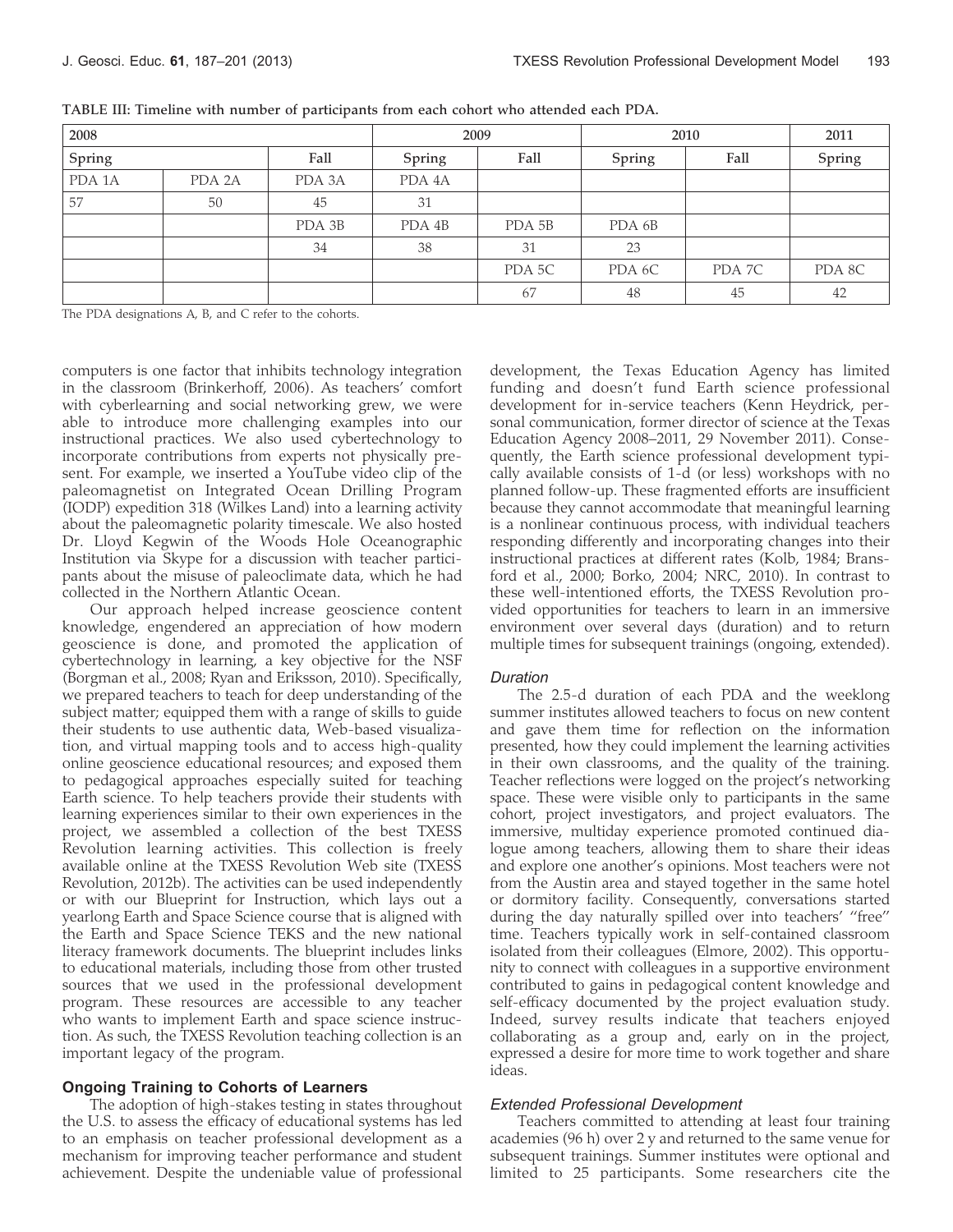| <b>Iune 2008</b> |  | <b>June 2009</b>                            |                                                 | <b>June 2010</b> | <b>June 2011</b> |                                            |  |
|------------------|--|---------------------------------------------|-------------------------------------------------|------------------|------------------|--------------------------------------------|--|
| <b>ESBD</b>      |  | Field Techniques   Petroleum Science   ESBD | ESBD   Field Techniques and<br>Change Over Time |                  |                  | Petroleum Science   Energy, Climate, Water |  |
|                  |  |                                             |                                                 |                  |                  |                                            |  |

TABLE IV: Timeline for summer institutes with number of participants who attended.

Teachers from A, B, and C attended the summer institutes.

reluctance of school administrators to release teachers to attend ongoing professional development as an obstacle limiting the success of their programs (Sikora and Alexander, 2004). To avoid this problem and help ensure that teachers would be able to attend the minimum number of training academies. we required both teachers and their respective principals to sign a letter of commitment that clearly described the key elements of the TXESS Revolution program, time commitment, expectations of teacher participants, and expected benefits to individual teachers and their schools. In addition, we conducted the PDAs on a Thursday afternoon or evening, Friday, and Saturday. That timing made sure the teachers were not out of the classroom for an extended period.

Our approach proved effective. Nonetheless, some teachers did not complete the full 2-y program for reasons including a change of job or teaching assignment, feeling unprepared for the content level, and personal reasons, such as being affected by Hurricane Ike, which struck the Texas Gulf Coast in 2008. As spaces opened up, we admitted new teachers, although teachers who joined the project toward its end did not have the opportunity to participate in the complete 2-y professional development program.

Although teachers were expected to attend at least four different training academies, they could attend as many as eight training academies, four summer institutes, and several additional workshops given by other professional development providers, enabling them to accrue up to 553 h of contact for which they earned State Board for Educator Certification professional development credit. More than half of the participating teachers (96) completed all required hours (Table III). Many also attended the optional summer institutes (Table IV) and took advantage of additional professional development opportunities.

## Ongoing Professional Development

Ongoing (meeting multiple times over an extended period) professional development encouraged more substantive engagement with the content and allowed teachers to develop organizational frameworks for learning new concepts and skills. In short, it gave teachers time to assimilate the information, integrate what they learned into their teaching, and share experiences with colleagues. At the start of the project, teachers admitted to feeling overwhelmed. Focus group discussions revealed that teachers quickly became accustomed to the rigor of the program and increasingly comfortable with the level of information being presented at each subsequent PDA. Evaluation results show that participants gained an appreciation for how information presented builds on previous knowledge, especially the technology training that is vital to working with Earth and space science data in the 21st century. The content of the TXESS Revolution PDAs was rigorous, and focus group

participants reported that the summer institutes were especially helpful in elevating their comfort levels with the information being presented. The majority of the participants indicated that they felt increasingly more confident with the core content. Because of cost and space constraints, we could only accommodate a small subset of teachers (25) at the summer institutes.

Over time, teachers' increasing comfort with one another, project investigators, instructional materials, the physical environment, and the TXESS Revolution style of professional development had a positive impact on attitude and predisposition to learning. Teachers readily engaged project investigators and guest presenters in meaningful discussions about science. Our observations are consistent with the findings of researchers who have identified the best practices in professional development (Loucks-Horsely et al., 1998; Borko, 2004; Kedzior and Fitfield, 2004; Darling-Hammond and Richardson, 2009; NRC, 2010). The TXESS Revolution experience provides clear evidence that a sustained professional development program comprising a series of multiday workshops offered over the course of 2 y is one of the most important elements responsible for teachers' gains and the project's achievements (Ellins et al., 2010c; Ellins et al., 2010b).

We established the TXESS Revolution Virtual Café, a restricted networking space accessible only to TXESS Revolution teachers and key individuals involved in delivery of the professional development, to help teachers maintain connections with other TXESS Revolution teachers in their cohort and to allow them to share resources and distribute new information. All participants had access to a shared repertoire of communal resources (i.e., successful lessons, links to exemplary Earth and space science online resources, and personal blogs). The Virtual Café enjoyed limited success, however, being eclipsed by the meteoric rise of Facebook, which teachers preferred as a social networking tool to maintain connections with other teachers. The Virtual Café worked best for logging teachers' reflections (Table V) and targeted discussions during the PDAs and summer institutes, moderated by one of us—an observation that matches the findings of other researchers in the field (Wenger, 1998). Although TXESS Revolution teachers did not use our Virtual Café as we planned, they are networking and sharing ideas in cyberspace.

#### Involvement of Geoscience Consortia and Programs

Visiting scientists and distinguished speakers from organizations such as the National Association of Geoscience Teachers, IRIS, EarthScope, IODP, American Association of Petroleum Geologists, and Ridge 2000 presented material in special lectures on a variety of topics ranging from midocean ridge hydrothermal vent systems and climate change to the polar regions of Mars and the Chicxulub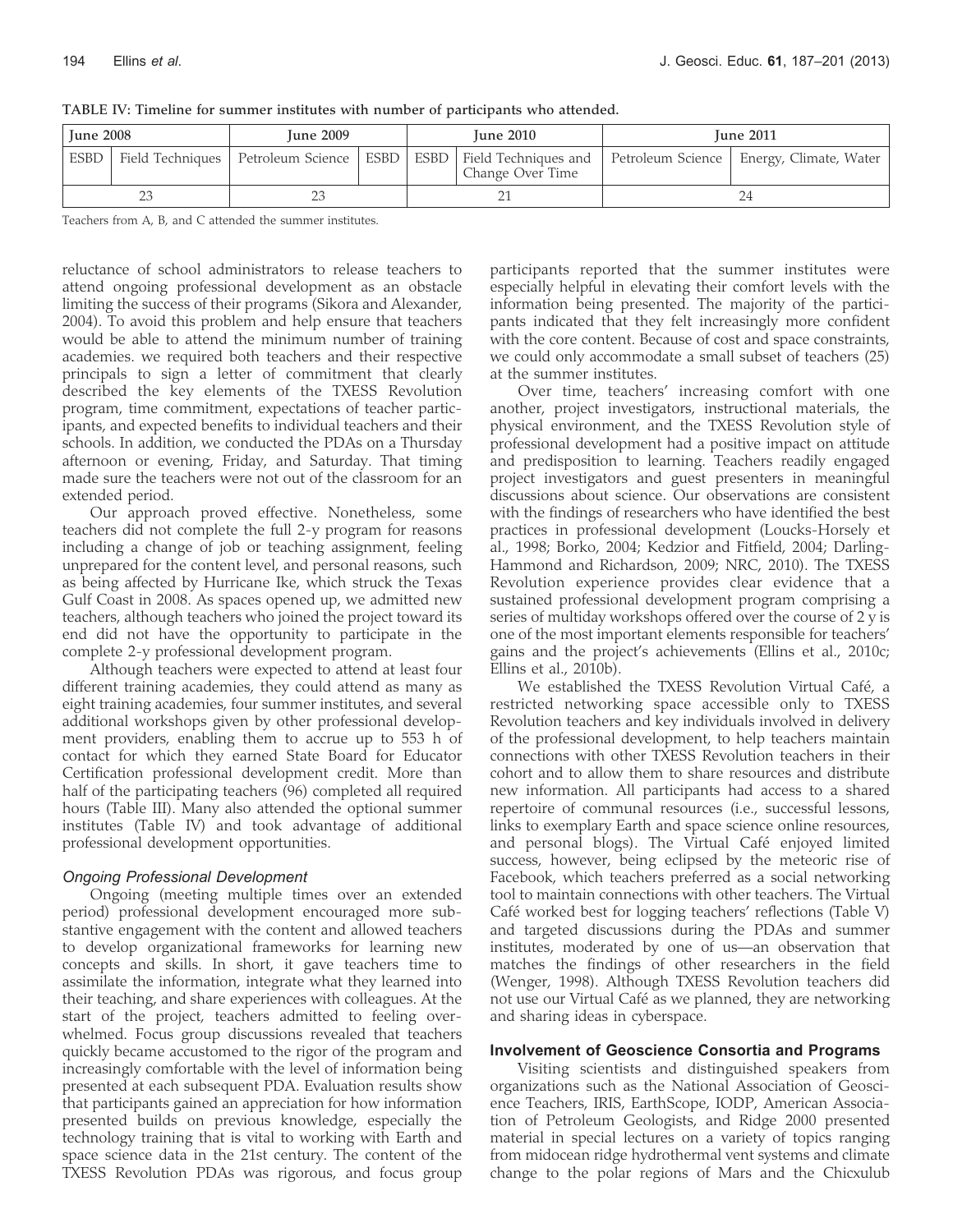#### TABLE V: Selected examples of teacher reflections.

I really enjoyed the presentation(s) today. The activities were not completely over my head—I will admit, I work/process a bit slower than most, so I didn't get most of the data finished—but I understood what was going on and got a clearer picture in my head about the movement of the plates during an earthquake. I will be more able to present the collection of this data to my students now that I know how it is done. I had a student just ask me this past week, ''How do we know exactly how much the Atlantic Ocean is growing each year?" I gave my best explanation, but now I have the "right" answer (from an expert!). My understanding of the Juan De Fuca plate (from when I was studying for my degree in geology) was that it was basically rotating, counterclockwise, against the Pacific and North American plates.... Newer tools and further study have given me a better insight about what is really happening.

These activities will provide great rigor and relevance to the high school Earth science curriculum. They are challenging as well as interactive, however, some activities will need to be pared down or stretched over a period of several days. Unfortunately, we won't be able to do them all within the time frame allotted in the curriculum. However, I can see adapting them for other areas in the curriculum, in particular the study of oceans and the ocean floor environments.

I found this day extremely interesting. I learned a lot of new things, since I have not taken many Earth science courses in college, but I found that I was familiar with a lot of the things that were mentioned today during the workshop. I didn't know the specific names of nonconformities in the rock layers, but I was familiar with the fact that the oldest layers were on the bottom and the youngest were on top. I also found that ocean and wind currents facts were familiar to me from ecology classes that I took. I loved the hands-on activity where we put the fossil samples in order from youngest to oldest, because at first glance I didn't think I would have a clue how to do it. But as I thought about it I was very interested to see that even the untrained eye could pick up patterns.... I'm also excited to learn about new teaching strategies.

My classes will enjoy learning about the collapse of the Mayan civilization. Learning to analyze and interpret data will be challenging just as it was initially for us to winnow out the critical concepts. I think that it would be best to do this activity after my classes have learned about core sampling in general; in fact, I think that I will have groups of students build cores that other students will have to interpret. This would be a great way for them to have a hands-on, minds-on connection with the data set given. With this connection, I think that the interpretive activity will be more meaningful for them.

This was a great, integrated activity. Since I work in a predominately Hispanic area, the students should really be interested in the culture and the topic. I thought the activity was a little tedious to read and follow (i.e., separating out directions from questions), so I may edit it before I use it in a class. I may also break it into segments considering our 48-minute classes. I am also thinking about using a water or flow table with it and including other labs (tree cookies, soil sampling and analysis) to make the process more real to them and hands on.

The activity was great. It was a good way to make the material relevant and include basic computer technology skills. I learned that there is a direct correlation between rainfall and aquifer recharge. Our water comes from Edward's aquifer, so it was interesting to see what its boundaries are and how it formed.

The most interesting thing I learned about tsunami waves this afternoon was that they actually slow down as they approach shore. It makes perfect sense, friction on the sea floor slowing it down, but from what we see on TV it always appears that they are coming in faster—I guess it's just a perception thing! The most frustrating thing for me today was trying to do the calculations using formulas that I am NOT familiar with and only having the instructions from the binder to go by. I am not that kind of learner—especially when it comes to math—so I felt increasingly more frustrated to the point that I didn't get the full impact of the final data. I hate it when I cannot participate in the final discussion because I have no idea what is being discussed or have no idea how the data/conclusions were obtained. Oh, well—there is plenty of information about tsunami waves that I can still share with my students—without using any of the calculations. Maybe I could just demonstrate how the waves slow down because of friction—friction is definitely a concept they understand!

impact event. In addition, scientists, faculty, and graduate students in the University of Texas Jackson School of Geosciences and the Petroleum and Geosystems Department gave presentations about their research. In all, 48 scientists gave lectures at the TXESS Revolution PDAs and summer institutes. These lectures were quite similar to talks the scientists might give when invited to visit another department, and they provided up-to-date content to help teachers keep abreast of recent developments in geoscience. Teachers quickly became comfortable interacting with guest presenters, and as their content knowledge and confidence increased, they asked more probing questions. Education specialists from geoscience consortia and programs also provided training on their curriculum during our regularly scheduled academies. Examples are (1) UNAVCO's learning activities in which learners work with authentic global positioning system data and time series plots and use the Web-based data viewing tool, EarthScope Jr., to visualize relationships among earthquakes, volcanoes, and plate boundaries; (2) Ridge 2000 From Local to Extreme Environ-

ments (FLEXE) materials developed in collaboration with the GLOBE program (Goehring et al., 2012); and (3) ANDRILL's Antarctica's Climate Secrets collection. The TXESS Revolution benefited from the expertise of these volunteer scientists. Participation in the TXESS Revolution project helped them sharpen communication skills and improve their ability to convey the nature and value of their science to educators and the public. Geoscience consortia and programs benefited by achieving broader dissemination of their educational products and feedback on them from TXESS Revolution teachers.

#### Ongoing Evaluation

Evaluation was conducted throughout the project to ensure that the program met the needs of the target audience, was responsive to the feedback received from all project stakeholders, and was effective in achieving its goals, following methodologies described by Cook et al. (1979), McLaughlin and Jordan (1999), Palomba and Banta (1999), Shadish et al. (2002), Boulmetis and Dutwin (2005), Huber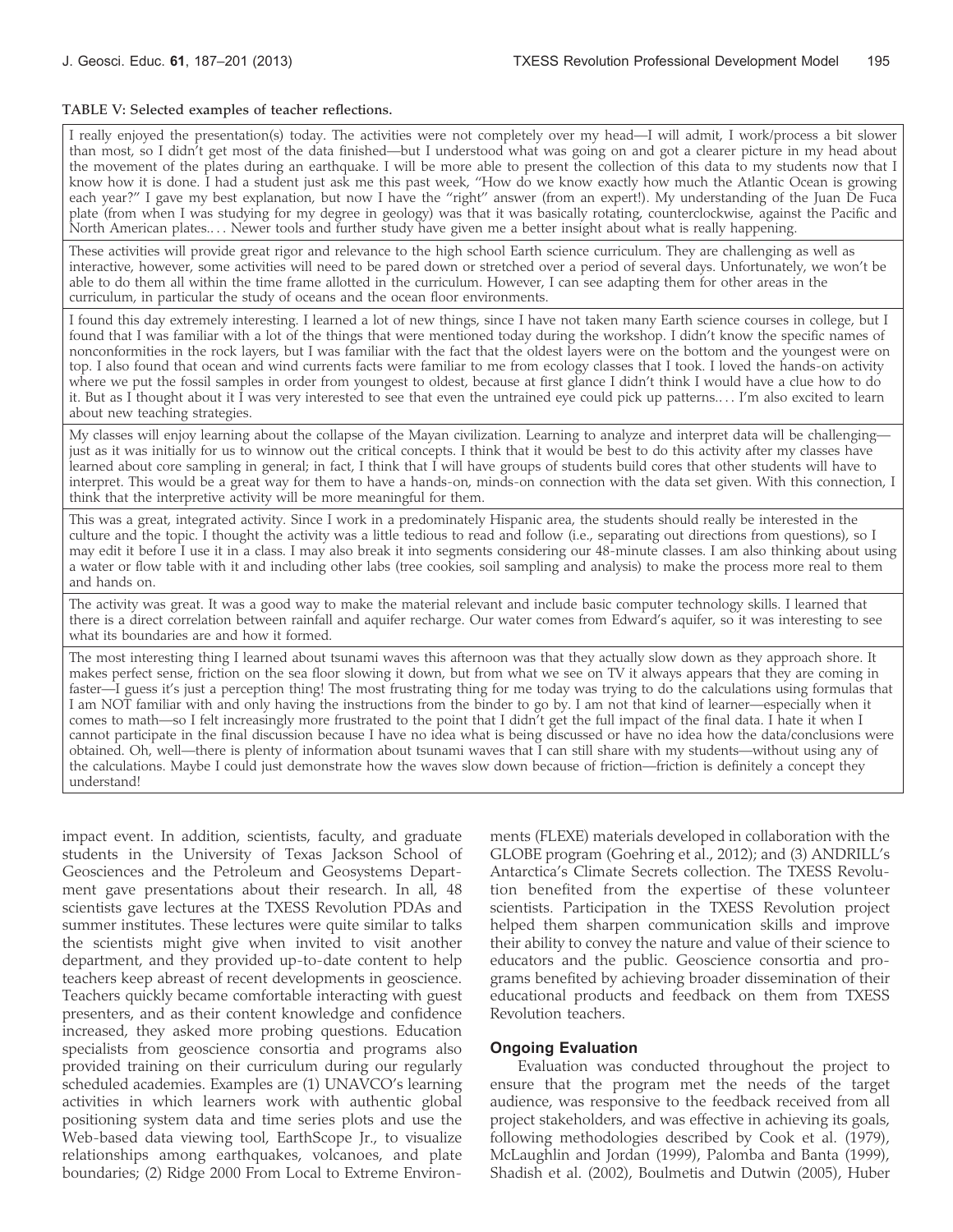| <b>PDA</b>                  | 1A   | 2A   | 3A   | 3B   | 4A   | 4 <sub>B</sub> | 5B   | 5C   | 6 <sub>B</sub> | 6C   | 7C<br>`U | 8C   |
|-----------------------------|------|------|------|------|------|----------------|------|------|----------------|------|----------|------|
| Average rating <sup>1</sup> | 4.11 | 4.58 | 3.86 | 4.02 | 4.35 | 4.19           | 4.39 | 4.16 | 4.09           | 4.23 | 4.26     | 4.23 |
| SD <sup>2</sup>             | 0.67 | 0.65 | 1.06 | 0.72 | 0.51 | 0.46           | 0.69 | 0.58 | 0.36           | 0.24 | 0.16     | 0.26 |
| $\boldsymbol{n}$            | 47   | 48   | 43   | 38   | 26   | 39             | 31   | 53   | 26             | 49   | 43       | 33   |

TABLE VI: TXESS Revolution participants' rating of the delivery and quality of PDA activities.

<sup>1</sup>Activities are rated on a 5-point Likert scale, with responses ranging from 1 (low) to 5 (high). The results show mean response values ranging from 3.86 to 4.58. These average ratings indicate extremely positive feedback from the ''Activity'' survey reports and suggest that participants have a favorable attitude toward the TXESS Revolution professional development program.

 ${}^{2}SD =$  standard deviation.

and Hutchings (2005), and Walvoord (2004). A suite of instruments and surveys were used, along with focus group discussions, to document how teachers received the delivery of the PDA activities, the impressions and level of satisfaction of the teachers, and any changes in teachers' confidence level, content knowledge, and comfort in teaching the Earth and Space Science state standards. Evaluation was a part of every PDA and summer institute. We measured the gains made by the project participants using both qualitative and quantitative measures.

Ongoing evaluation allowed us to document teacher gains in confidence and content knowledge over the duration of the project and to identify when teachers were incorporating misconceptions in their teaching of Earth science. In addition, results of satisfaction surveys allowed us to change workshop timelines and methods of delivery in response to teacher feedback. A brief review of evaluation results follows. A thorough discussion will be presented in a separate paper.

We created some evaluation instruments specific to the project, but we also used two widely used instruments to be able to compare our results with other professional development. The Science Teaching Efficacy Belief Instrument (STEBI) (Riggs and Enochs, 1990) is a measure of teacher confidence in their preparation and ability to each science. The expectation is that increased confidence translates into more and better science teaching. The STEBI was administered to teachers in each cohort at the start of their participation and again, 2 y later, at the end to look for changes in teaching efficacy of participants. The STEBI is scored on a 5-point Likert scale, with responses ranging from strongly agree to strongly disagree. The theoretical midpoint is 2.5. While teachers' confidence in their ability to teach science increased (from 3.08 to 3.19), the change was not dramatic. This may be because we started with a group of confident teachers, and while they learned a lot, they also learned how much they still don't know. It would be

interesting to have tested this at other points along the way. Perhaps it would have gone down and then back up.

We also used the Geoscience Concept Inventory (GCI) (Libarkin and Anderson, 2008), a multiple-choice assessment instrument for use in the Earth science classroom. The test consists of a pool of 73 questions that can be selected to create a customized 15-question GCI subtest for use in a course or workshop. These test items cover topics related to general physical geology concepts, as well as underlying science ideas that are integral to understanding the Earth. The pretest included all 73 questions. Postworkshop GCI tests contained only questions related to the content of the workshop. We correlated individual responses on content knowledge tests administered before and after each PDA with a unique number known only to the teacher; we recommended they use the last four digits of a well-used phone number. Here, the learning gains were obvious, with average pre- to posttests gains ranging from 12.6% (PDA 2A, Earth Outside In) to 37.5% (PDA 5B, Earth as a Habitable Planet). The average gain for all PDAs was 22.7%.

These data—combined with learning gains tests for each workshop, teachers' rating of the delivery and quality of the PDAs and summer institutes (Tables VI and VII), and qualitative data on program satisfaction, and ideas for improvement documented in the focus groups—helped ensure that we were meeting the needs of teachers and our sponsors.

Specifically, quantitative research techniques were used to evaluate each major component of the PDAs and summer institutes. Participants were asked to use a 5-point Likert scale ( $1 =$  not at all;  $5 =$  very much) to rate each activity for each PDA and institute on the following three dimensions: (a) the activity was interesting, (b) the activity was applicable for implementation of guided inquiry, and (c) the activity was applicable for use of in-class technology. These three items were averaged for each activity, and across all activities involved in a given PDA, to form a composite quality index.

TABLE VII: TXESS Revolution participants' rating of the delivery and quality of summer institute activities, 2008–2011.

| Summer<br>Institute         | ESBD<br>(2008) | Field<br>Techniques<br>(2008) | Petroleum<br>Science<br>(2009) | Field<br>Techniques<br>(2010) | Change Over<br>Time (2010) | Petroleum<br>Science<br>(2011) | Energy, Climate,<br><b>Water (2011)</b> |
|-----------------------------|----------------|-------------------------------|--------------------------------|-------------------------------|----------------------------|--------------------------------|-----------------------------------------|
| Average rating <sup>1</sup> | 4.24           | 4.11                          | 4.82                           | 4.84                          | 4.80                       | 4.08                           | 4.50                                    |
| <b>SD</b>                   | 0.76           | 0.67                          | 0.37                           | 0.65                          | 0.36                       | 0.24                           | 0.03                                    |
|                             | 19             | 19                            | 23                             | 15                            | 15                         | 22                             | 22                                      |

1 Activities are rated on a 5-point Likert scale, with responses ranging from 1 (low) to 5 (high). The theoretical midpoint is 2.5.

2 The number of teachers who attended each of the summer institutes ranged between 20 and 23. Not all attendees participated in the project evaluation surveys.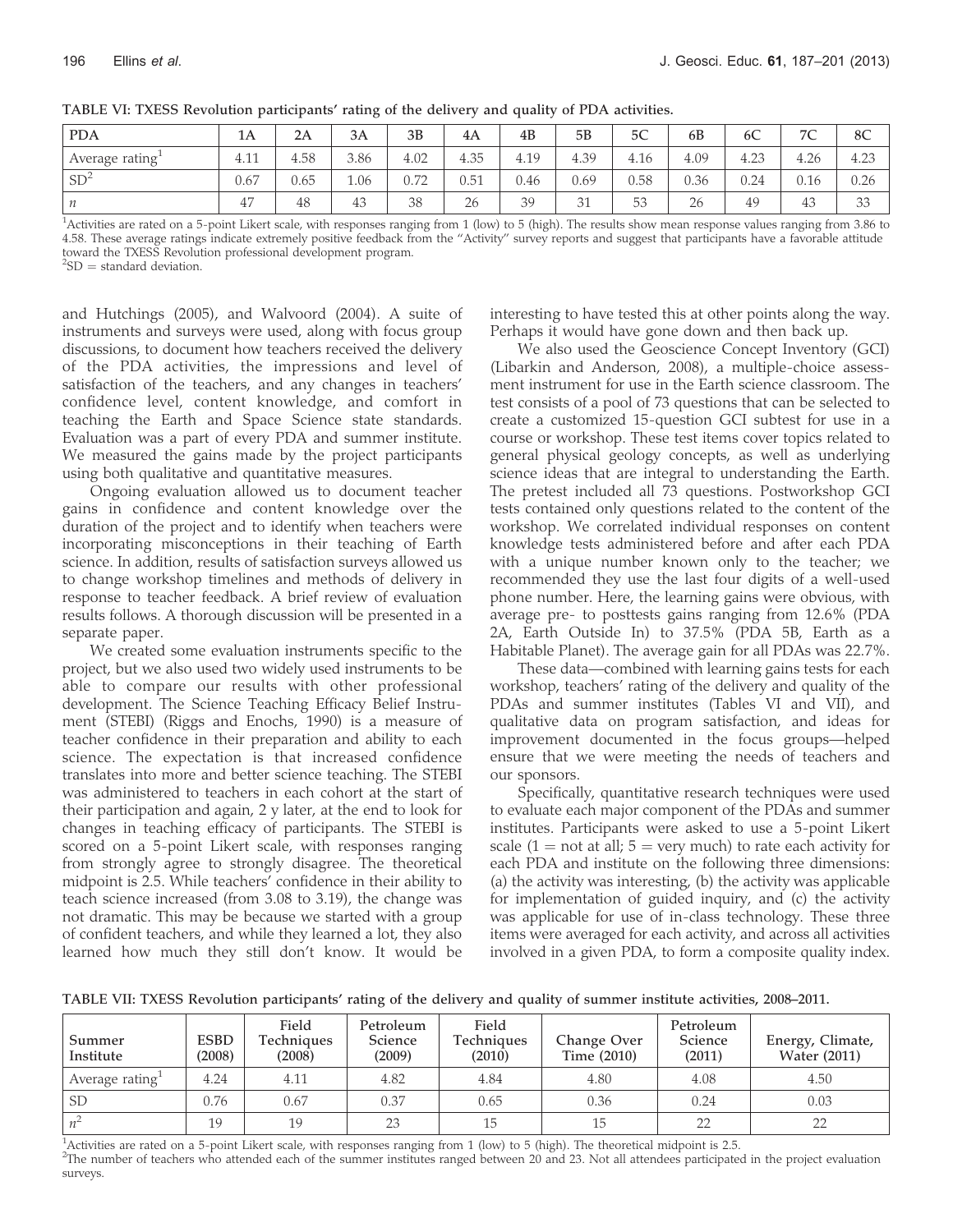Qualitative research techniques, in the form of unobtrusive interviews and focus groups, were used to gather feedback from PDA and summer institute participants. This feedback was used to shape the format and content of the PDAs that followed. Every group recognized that suggestions made by teachers to the evaluators were taken seriously and used to improve the professional development, content, delivery, and organization. Teachers expressed that they appreciated their thoughts and concerns being taken seriously.

## Opportunities for Leadership Development

Evaluation results and focus groups reveal that TXESS Revolution teachers felt that the project helped them to gain the confidence to share what they have learned with other teachers by giving workshops to collaborative members and at conferences. Hilda Borrego, one of the handful of outstanding elementary teachers who participated in the program, organized workshops for more than 100 teachers in the Rio Grande Valley (predominantly Hispanic), pressing fellow TXESS Revolution teachers from the region into service to assist her. These efforts, summarized in a presentation at the 2011 Fall Meeting of the American Geophysical Union (AGU) (Borrego et al., 2011) have earned her recognition and an appointment to the University of Texas Pan American's science education department as an adjunct lecturer. Her TXESS Revolution experience has allowed her to become a middle school science teacher.

Some TXESS teachers became involved more deeply in ancillary research projects, such as the NSF-sponsored Seismic Investigation of Edge Driven Convection Associated with the Rio Grande Rift (SIEDCAR) project, IRIS' Seismographs in Schools program, and the Consortium for Ocean Leadership's Deep Earth Academy. Others worked on curriculum development projects led by investigators from the Texas Water Development Board, NSF, National Aeronautics and Space Administration, and TERC. Their involvement in TERC's EarthLabs project is ongoing. TXESS teachers delivered professional development to other teachers in workshops in 2012 and 2013 in Texas and Mississippi.

Teachers who participated in SIEDCAR helped to permit and install seismic stations in Texas and New Mexico in summer 2008 (Rockett et al., 2011). The IRIS-PASSCAL Instrument Center of the New Mexico Institute of Mining and Technology, hired two TXESS Revolution teachers from the SIEDCAR group to assist with the deployment of USArray instruments in West Texas in August 2008. USArray is part of the EarthScope experiment, a 15-y program to place a dense network of permanent and portable seismographs across the continental U.S. In addition, three teachers continue to work with SIEDCAR's principal investigator on a complementary study along Texas's Gulf Coast aimed at understanding continental evolution along a passive margin.

One exciting outcome is the participation of TXESS Revolution teachers in the IRIS Seismographs in Schools Project. There are 13 educational seismographs in the state distributed by IRIS through this program; 7 of these are operated by TXESS Revolution teachers, including some teachers who participated in the SIEDCAR research project. Teacher operators have received training from IRIS on how to set up and use their instruments. One teacher established an after-school seismology team for students in Eagle Pass, Texas (Brunt et al., 2011), which led to collaboration with a

UTIG scientist on a research project in Southwest Texas to examine an anomalous earthquake in 2010 in Alice, Texas, and to coauthorship on the resulting publication (Frohlich et al., 2012). This teacher's passion for Earth science will undoubtedly inspire students from this predominantly Hispanic region of Texas to consider careers in the geosciences (Fig. 2).

Three TXESS Revolution teachers have sailed as members of the science teams on the IODP drillship JOIDES Resolution on an expedition to investigate sea level variations recorded in the sediments offshore the South Island of New Zealand (November 2009–January 2010) and on the R/V Atlantic Explorer to measure particle fluxes in the deep Sargasso Sea in connection with the NSF-sponsored Oceanic Flux Program. In addition, the expedition team sampled plastic debris floating within the sargassum weed trapped in the North Atlantic gyre. One teacher, Jim Manley, reported on his experience and described how he applied the knowledge gained in his teaching at the 2011 Fall AGU Meeting (Manley et al., 2011).

Most science teachers never have the opportunity to do science. Participation in authentic research experiences enables teachers to strengthen their knowledge base, develop a deeper appreciation of the nature of science, hone their skills in sharing and critiquing scientific information, and participate as active members in the larger science community. Participation in authentic research and in curriculum development informs teachers' instructional practices. They incorporate new pedagogies and simulate the processes that scientists use to address research problems. As the examples discussed previously illustrate, involvement in authentic research also allows teachers to develop as Earth science education leaders at the state and national level and encourages them to share their experiences beyond the classroom at national geoscience conferences such as the AGU and Geological Society of America meetings (Brunt et al., 2011; Manley et al., 2011; Mote et al., 2011).

Several TXESS Revolution teachers have received recognition for their leadership in science education. We highlight three examples to showcase teachers' passion and creative involvement in science education. In 2009, Julie Pollard, a TXESS Revolution teacher from the Dallas area, received the Patty Holyfield Teaching Award, a \$5,000 award given biannually to a Texas teacher who demonstrates creativity in science teaching in grades K–12. Michael Arratia, a STEM educator in the San Benito Consolidated Independent School District in the Rio Grande Valley of Texas, received a 2011 Society for Advancement of Chicanos and Native Americans in Science award for outstanding teaching and mentoring. In 2011, the National Association of Geosciences Teachers (NAGT) named Michael Brunt, a teacher from Eagle Pass, Texas, an Outstanding Earth Science Teacher for the Texas region.

## **DISCUSSION**

## Implications for Earth Science Professional Development

Although best practices for effective teacher professional development vary, depending on the target audience, there is consensus on several factors. Four of the key elements at the core of the TXESS Revolution program are consistent with best practices for professional development described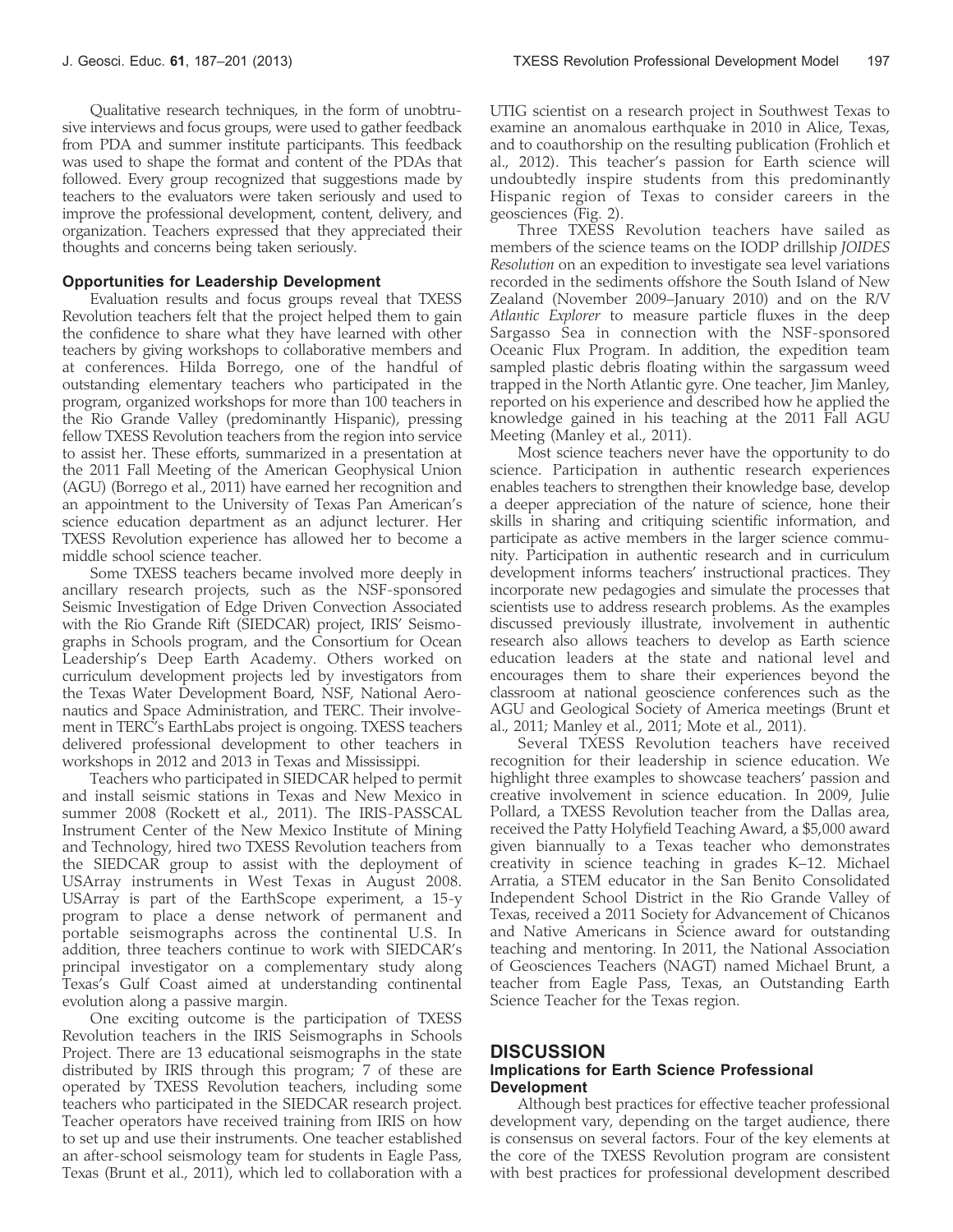

FIGURE 2: Eagle Pass teacher Michael Brunt with his school's seismology team. Jay Pulliam, professor of geophysics at Baylor University and lead SIEDCAR investigator, and David Boyd, STEM coach and physics instructor at Williams Preparatory School in Dallas, are in the background behind the students.

in the peer-reviewed literature. Researchers concur that content-specific professional development has a greater chance of success because knowledge of subject matter underpins good teaching (Loucks-Horsley et al., 1998; Elmore, 2002; Sikora and Alexander, 2004; Michaels et al., 2008; NRC, 2010). Professional development that promotes active learning, fosters group collaboration, and provides opportunities for teacher reflection leads to greater improvement in teachers' knowledge, skills, and attitude (Loucks-Horsley et al., 1998; Boyd et al., 2003; Darling-Hammond et al., 2009). Sustained professional development experiences of longer duration, that is, more than once and of duration longer than 1 d, offer more opportunities for learning new content, collaboration, and reflection (Kedzior and Fitfield, 2004; Sikora and Alexander, 2004; Darling-Hammond et al., 2009). Participation of teachers from the same school, subject area, or both promotes more active learning. In addition to these factors, we identified additional elements that establish the context for successful Earth science teacher professional development. These are the use of cyberlearning, the involvement of scientists and science education specialists from geoscience consortia and programs, and the emphasis on leadership opportunities.

Once back in their classrooms, TXESS Revolution teachers have to contend with the realities of the environment in which they teach, including the students they teach, physical infrastructure, and cultural atmosphere. Without organizational support, we recognize that some may be challenged to continue to improve their practice and adapt the curriculum resources to fit the courses that they teach. A logical next step is for us to find ways in which we can sustain the capacity

created by the TXESS Revolution to support teachers' practice and skills in the classroom. This will require collaboration with experts trained to provide guidance to practicing teachers as they hone new pedagogical skills, master content, and adapt new curriculum and content knowledge to fit their schools and students. To that end, we are working through the newly created Diversity and Innovation for Geosciences in Texas network to connect TXESS Revolution teachers with geoscientists and science education faculty at institutions of higher education in their respective regions of Texas. The TXESS Revolution project has also forged an alliance with the Jackson School of Geoscience's Friends and Alumni Network to partner TXESS Revolution teachers with alumni volunteers who will serve as content experts and offer guidance on geoscience careers. Finally, an instructional blueprint designed to serve as a coherent framework for teachers to follow as they teach a 1-y Earth and Space Science course (approximately 30 weeks) resides on the TXESS Revolution Web site (TXESS Revolution, 2012a). It is organized on the eight large themes in Earth system science that were presented in the TXESS Revolution professional development program and has links to preexisting, exemplary learning activities and resources. A new NSF project will use the TXESS Revolution blueprint to guide the development of five additional blueprints for teaching Earth science, which will be available on the SERC Web site.

#### **Challenges**

One of the first challenges we faced was recruiting our target number of teachers for the initial cohort. Our initial strategy for recruiting teachers was our partnership with the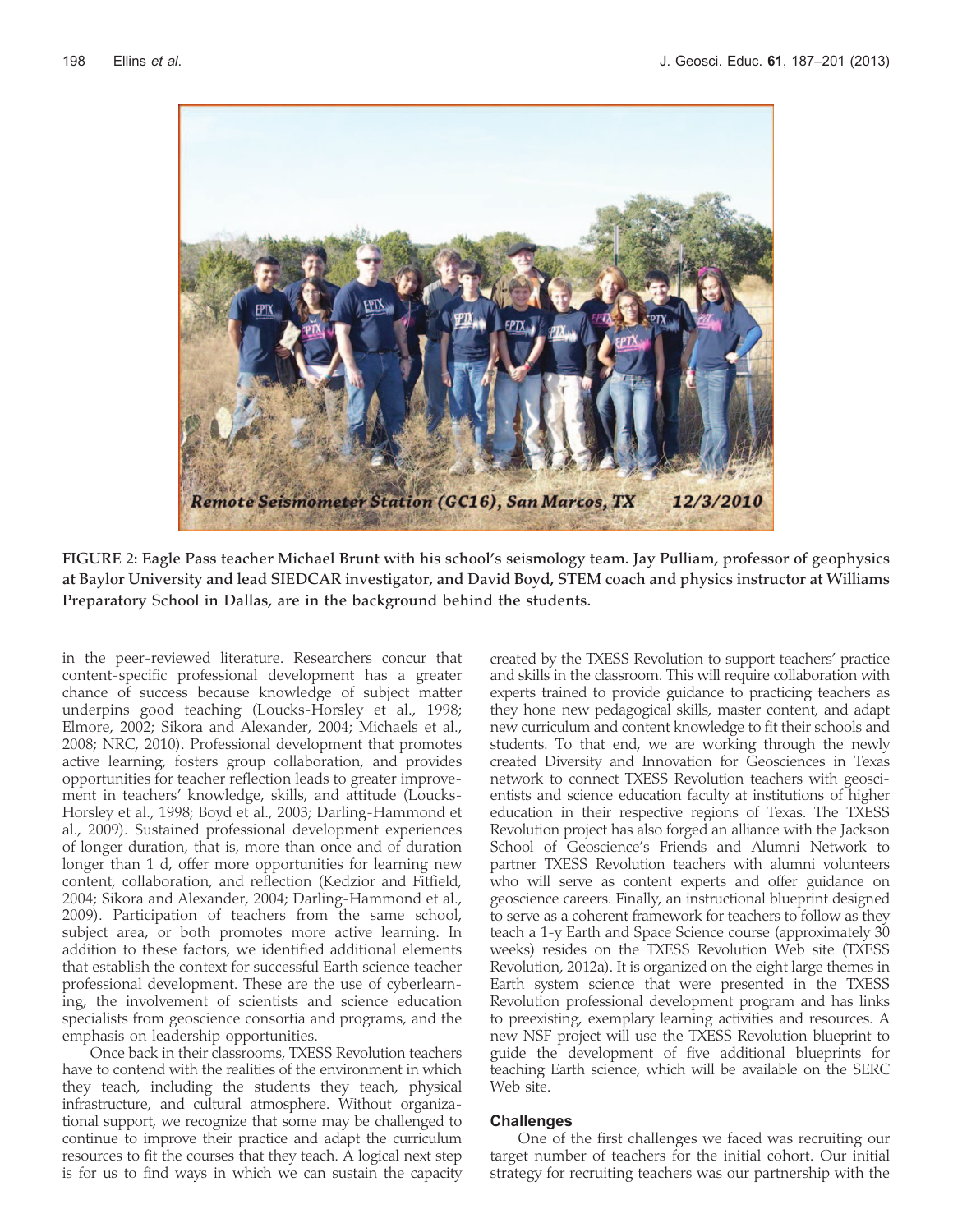TRC. However, several factors conspired to reduce TRC's impact in recruiting. One factor arose from miscommunication in the proposal writing stage, which resulted in our two organizations having different expectations of how the teachers would be targeted. Ultimately, we had to find middle ground between the two agencies, which resulted in fewer TRC participants than anticipated. We then began an aggressive recruiting campaign to fill our cohorts. We took the following steps:

- Exhibited and presented workshops at state and regional science educator meetings
- Hired a teacher with whom we had worked before to recruit colleagues in his region
- Used online state databases to locate and target specific districts with high concentrations of minority and minority-serving teachers, and invited them to apply
- Partnered with GeoFORCE Texas to tap into their teacher network

A second factor affecting recruitment is that the project began before the state standards for the Earth and Space Science course had been developed. Teachers were uncertain about the nature and requirements of the new high school course and whether it would be adopted by their schools. To counter this, we created a flyer that teachers could use to educate their principals and superintendents and to persuade them to offer the course. The flyer covered why the course is interesting and relevant and the facilities and equipment the school would need to offer it.

Despite the important advantages of multiple partners in a large-scale project such as the TXESS Revolution, another challenge was merging the differing cultures of partner organizations. Each partner's mission and culture influenced approaches to project management and communication, as well as expectations for participants. Some of our partners had dissimilar funding structures, complicating the allocation of project resources. Finally, partners' priorities reflected those of their primary sponsors and, in the case of state sponsorship, were influenced by the shifting political realities of the time. These challenges will always exist where multiple organizations are involved. The following strategies helped resolve these issues:

- Regular meetings to promote clear communication and collegiality
- Recognition among partners that differences will exist and compromises must be made
- Flexibility and willingness to make changes when necessary
- Respect for each partners' strengths and willingness to concede control when appropriate

The project remained on track and was successful because all partners remained united behind the common goal of strengthening Earth science education in Texas.

In Texas, there are still challenges to overcome. During 2010–2011, the first year that Earth and Space Science was taught, only 13,367 students took the course (Perry Weirich, personal communication, Texas Education Agency, 9 March 2012). In comparison, 226,357 students took physics, 328,050 took chemistry, and 391,874 took biology

(Texas Education Agency, 2011). The Texas Education Agency has promoted Earth and space science as the natural complement to physics, chemistry, and biology, which are mandatory courses. However, many school districts have not yet included Earth and space science as a viable ongoing course (Heydrick, personal communication, 2011). While the number of students who took Earth and Space Science the first year the course was offered is disappointing, 107,191 Texas high school students took an Earth science course (Aquatic Science, Environmental Science, Astronomy, or Environmental Systems) that year, indicating strong interest in the field. Therefore, we expect the number of students enrolled in Earth and Space Science to steadily increase in time. Effective in-service teacher professional development programs that are sustained over the long term can have an important impact on whether Earth and space science is taught as a rigorous course in Texas and whether it remains an option to satisfy the required fourth science course under the state's recommended and distinguished high school graduation plans.

We cannot ignore the larger challenge that faces the entire Earth science community. The brightest high school students are told they must take advanced placement (AP) classes to be competitive for elite colleges, and there is no geoscience AP class. As long as this situation remains, courses like Earth and Space Science in Texas will struggle to find an audience, and the brightest minds in the nation will be unexposed to high-level Earth science before college.

## **CONCLUSION**

The TXESS Revolution has boosted the capacity of Texas schools to offer the capstone Earth and Space Science course by providing a pool of highly qualified Earth science teachers. In this paper, we have described the key characteristics of the TXESS Revolution project that make it an effective instrument of instructional improvement in the K–12 Earth science education. At a workshop in June 2012 in Austin, we shared our model with faculty from other Texas colleges and universities, science education specialists, and TXESS Revolution alumni interested in providing TXESS Revolution–style professional development in their regions. As a part of the summer institutes, we were able to introduce the participating Department of Petroleum and Geosystems Engineering faculty to the latest in teaching pedagogy. Their involvement with the TXESS Revolution inspired a new lab-based, freshman-level introductory course titled Engineering, Energy and the Environment, which includes many of the activities created by its faculty for the TXESS Revolution program and an education, training, and outreach program at the Center for Petroleum and Geosystems Engineering.

An important outcome of the train-the-trainer model that we employed is the delivery of this professional development to teachers throughout Texas, strengthening Earth science education throughout the state at all K–12 levels, an impact that extends beyond preparation Earth and space science. Analysis of the demographic data that we collected clearly shows that the TXESS Revolution succeeded in reaching minority students in Texas through the teachers in the project. In time, our efforts will increase the participation of minorities in the geosciences and,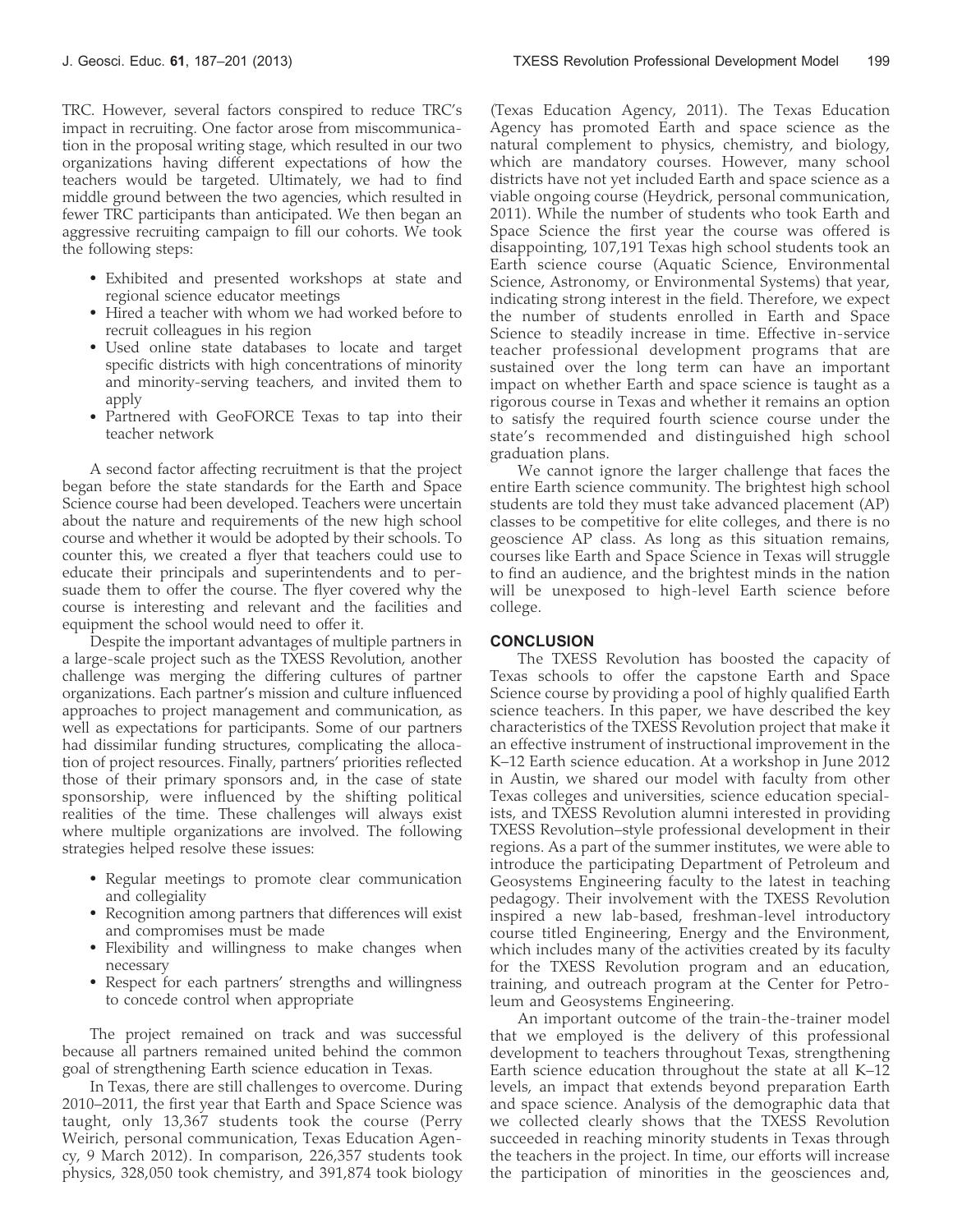ultimately, the number of geoscience bachelor's degrees awarded to minorities. This influx of minorities with degrees in the geosciences will lay the groundwork for Earth science–related industries to recruit qualified workers from within Texas, a state in which Earth science– related industries are vital to the economy. In testimony before the Texas State Board of Education on 14 September 2006, Dan Barstow of TERC underscored the economic importance of Earth and space science to Texas and declared that, ''An Earth-literate work force is a business mandate for Texas'' (Barstow, 2006).

## Acknowledgments

NSF's Opportunities for Enhancing Diversity in the Geosciences program funded the TXESS Revolution under Grant No. 0703687. The Shell Oil Company Foundation, through a grant to the TRC, supported the participation of TRC teachers in the project. The University of Texas Jackson School of Geosciences provided support for the participation of teachers who were not part of the TRC network. The TXESS Revolution used curriculum materials developed with prior NSF funding under NSF Geoscience Education Grant No. 0224501 and NSF Cross Cutting Programs Grant No. 0139347. The TXESS Revolution is the result of collaboration with many formal and informal partners. We recognize the intellectual contributions and participation of Department of Petroleum and Geosystems Engineering faculty P. Bommer, S. Bryant, L. Lake, and C. Torres-Verdin and of TERC researchers C. McAuliffe and H. McWilliams. We also appreciate the contributions of ANDRILL, the Deep Earth Academy, EarthScope, GLOBE, IRIS, NAGT, Ridge 2000, the Texas Water Development Board, UNAVCO, and Steve Kluge. We are especially grateful to our project coordinator, Elizabeth Polito, for her invaluable assistance. Finally, we thank UTIG Associate Director Cliff Frohlich for his comments on this paper.

# REFERENCES

- American Geosciences Institute. 2011. U.S. geoscience today and in the next decade. Available at http://www.agiweb.org/pubs/ pubdetail.html?item=800821 (accessed 14 March 2012).
- Barstow, D. 2006. Testimony before the Texas State Board of Education, 14 September 2006.
- Barstow, D., and Geary, E. 2002. Blueprint for change: Report from the National Conference on the Revolution in Earth and Space Science Education. Cambridge, MA: TERC, p. 100. Available at http://www.earthscienceedrevolution.org (accessed 1 March 2010).
- Borgman, C., Abelson, H., Dirks, L., Johnson, R., Koedinger, K.R., Linn, M.C., Lynch, C.A., Oblinger, D.G., Pea, R.D., Salen, K., Smith, M.S., and Szalay, A. 2008. Fostering learning in a networked world: The cyberlearning opportunity and challenge. Report of the NSF Task Force on Cyberlearning NSF-08204, p. 64.
- Borko, H. 2004. Professional development and teacher learning: Mapping the terrain. Educational Researcher, 33(8):3–15.
- Borrego, H., and Ellins, K. 2011. Providing elementary teachers in South Texas with professional development to improve Earth science instruction. Presented at the 2011 Fall Meeting of the American Geophysical Union, San Francisco, CA, 5–9 December.
- Boulmetis, J., and Dutwin, P. 2005. The ABCs of evaluation:

Timeless techniques for program and project managers, 2nd ed. San Francisco, CA: Jossey-Bass.

- Boyd, S.E., Banilower, E.R., Pasley, J.D., and Weiss, I.R. 2003. Progress and pitfalls: A cross-site look at local systemic change through teacher enhancement. Available at http://www. horizon-research.com/reports/2003/progress\_and\_pitfalls.php (accessed 3 October 2006).
- Bransford, J.D., Brown, A.L., and Cocking, R.R., eds. 2000. How people learn: Brain, mind, experience, and school. Washington, DC: National Academy Press, p. 384.
- Brinkerhoff, J. 2006. Effects of a long-duration, professional development academy on technology skills, computer selfefficacy, and technology integration beliefs and practices. Journal of Research on Technology in Education, 39(1):22–43.
- Brunt, M.R., Ellins, K.K., and Frohlich, C.A. 2011. Eagle Pass Jr. High seismology team: Strategies for engaging middle school ''at-risk'' students in authentic research, Abstract ED33C-03. Presented at the 2011 Fall Meeting of the American Geophysical Union, San Francisco, CA, 5–9 December.
- Bybee, R., McCrae, B., and Laurie, R. 2009. PISA 2006: An assessment of scientific literacy. Journal of Research in Science Teaching, 46(8):865–883.
- Cook, T.D., and Campbell, D.T. 1979. Quasi-experimentation: Design and analysis for field settings. Boston, MA: Houghton Mifflin.
- Darling-Hammond, L., and Richardson, N. 2009. Teacher learning: What matters? Educational Leadership, 66(5):46–53.
- Ellins, K.K., McCall, L.R., Amos, S., McGowan, R.F., Mote, A., Negrito, K., Paloski, B., Ryan, C., and Cameron, B. 2010a. Water exploration: An online high school water resources program, Abstract ED 23B-0717. Presented at 2010 Fall Meeting of the American Geophysical Union, San Francisco, CA, 13–17 December.
- Ellins, K.K., and Olson, H.C. 2000. From Texas to Antarctica: A voyage of intrigue and discovery. Austin, TX: UTIG. p. 113.
- Ellins, K.K., and Olson, H.C. 2012. Enhancing geoscience education within a minority-serving teacher population. Journal of Geoscience Education, 60(1):34–44, doi:10.5408/11–229.1.
- Ellins, K.K., Olson, H.C., Snow, E., Odell, M., Stocks, E., and Willis, M. 2010b. The impact of the Texas Earth and Space Science (TXESS) Revolution. Geological Society of America Abstracts with Programs, 42(5), Paper No. T43-133-1.
- Ellins, K.K., Olson, H.C., Snow, E., Peart, L., and Goehring, L. 2010c. Geoscience professional development for minorityserving K–12 science educators: The TXESS Revolution. Eos, 91(26), Abstract ED43A-01.
- Ellins, K.K., Rodgers, J., and Cano, J. 2011. Climate and civilization—The Maya example, TXESS Revolution. Available at http://www.txessrevolution.org/MayaExampleAssessments (accessed 19 March 2013).
- Elmore, R.F. 2002. Bridging the gap between standards and achievement: The imperative for professional development in education. Available at http://www.shankerinstitute.org/ Downloads/Bridging\_Gap.pdf (accessed 2 January 2012).
- Froeschle, R.C., and Normington, M. 2012. Working Texas style: Think globally, plan regionally. Austin, TX: Texas Workforce Commission, p. 152. Available at http://63.88.32.17/Programs/ 2009ReportsAndPlans/Economic\_Analysis\_Reports/TX-WorkingStyle.htm (accessed 16 April 2012).
- Frohlich, C., Glidewell, J., and Brunt, M. 2012. Location and felt reports for the 25 April 2010  $m_{bLG}$ 3.9 earthquake near Alice, Texas: Was it induced by petroleum production? Bulletin of the Seismological Society of America, 102(2):457-466.
- Goehring, E., Robigou, V., and Ellins, K. 2012. Bringing mid-ocean ridge discoveries to audiences far and wide: Emerging trends for the next generation. Oceanography, 25(1):286–298. Available at http://dx.doi.org/10.5670/oceanog. 2012.28 (accessed 1 March 2012).